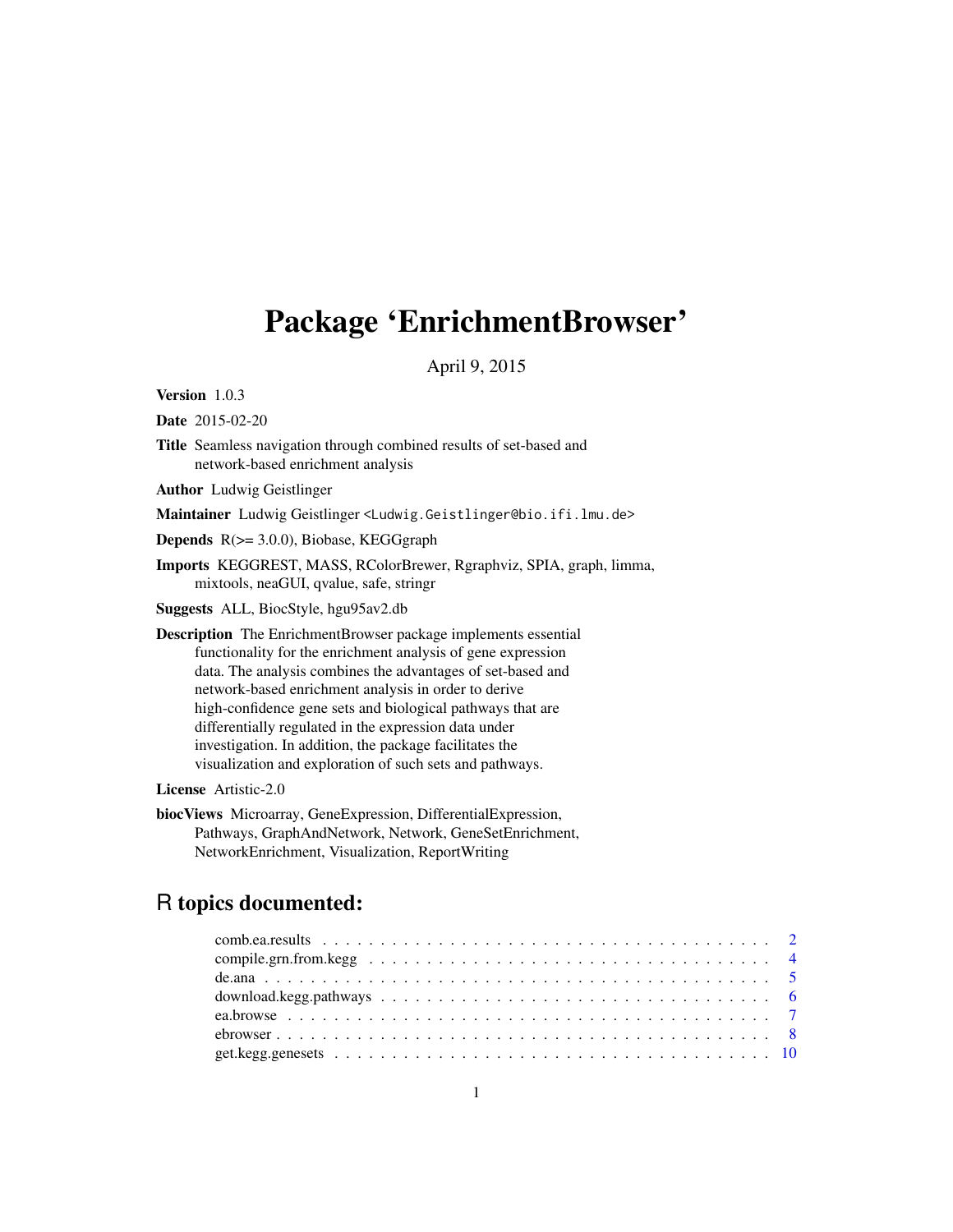# <span id="page-1-0"></span>2 comb.ea.results

<span id="page-1-1"></span>comb.ea.results *Combining enrichment analysis results*

# Description

Different enrichment analysis methods usually result in different gene set rankings for the same dataset. This function allows to combine results from the different set-based and network-based enrichment analysis methods. This includes the computation of average gene set ranks across methods and of combined gene set p-values.

#### Usage

```
comb.ea.results(res.list, pcomb.meth=c("fisher","stouffer"), out.file=NULL)
```
#### Arguments

| res.list   | A list of enrichment analysis result objects as returned by the functions 'sbea'<br>and 'nbea'. |
|------------|-------------------------------------------------------------------------------------------------|
| pcomb.meth | P-value combination method. See details. Defaults to 'fisher'.                                  |
| out.file   | Optional output file the combined ranking is written to.                                        |

#### Details

Fisher's method (pcomb.meth="fisher") combines the statistical significance from several independent tests. Stouffer's method (pcomb.meth="stouffer") allows the combination from dependent tests. See Kim et al., 2013.

# Value

if(is.null(out.file)): an enrichment analysis result object that can be detailedly explored by calling 'ea.browse' and from which a flat gene set ranking can be extracted by calling 'gs.ranking'. If 'out.file' is given, the ranking is written to the specified file.

# Author(s)

Ludwig Geistlinger <Ludwig.Geistlinger@bio.ifi.lmu.de>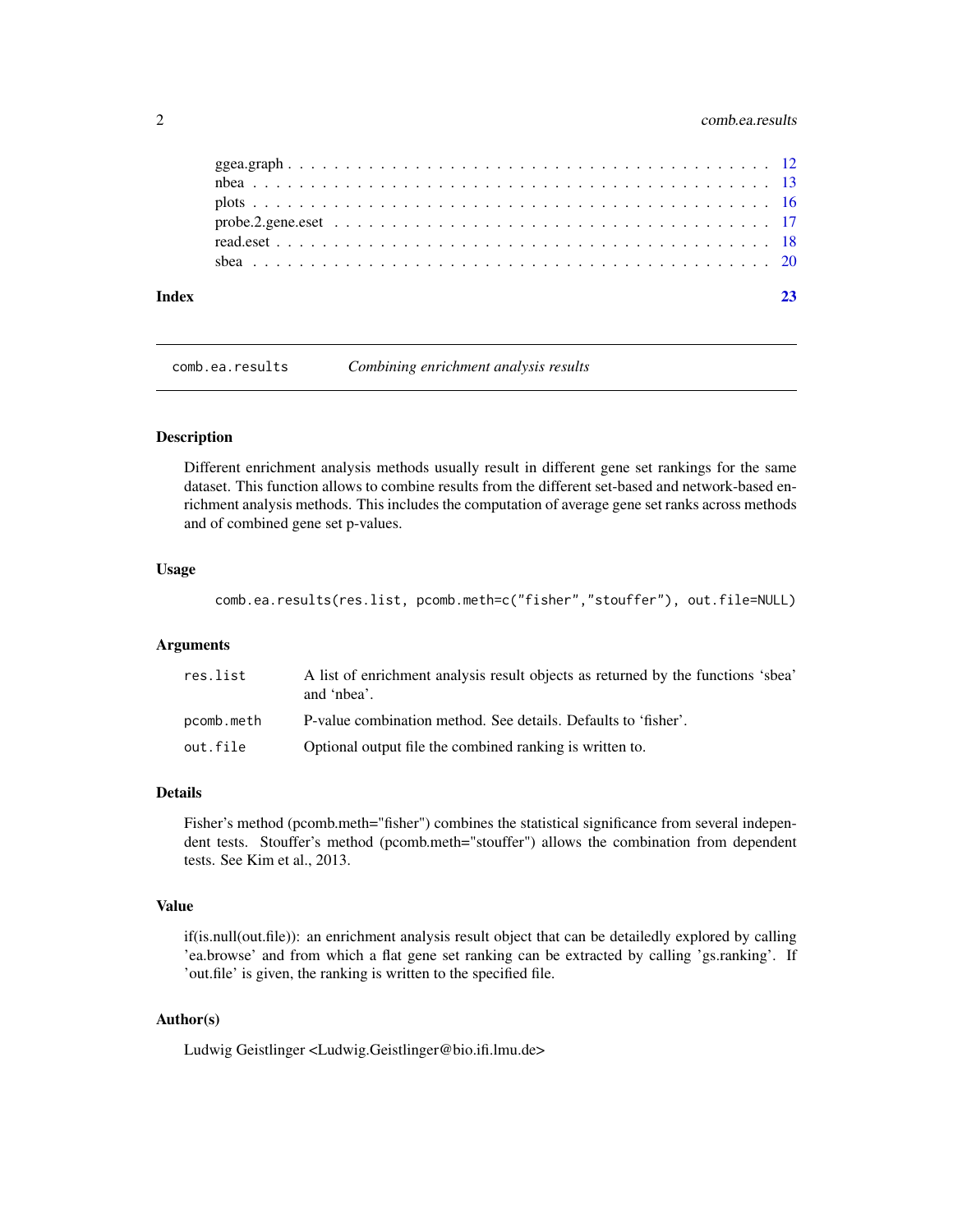# comb.ea.results 3

#### References

Kim et al. (2013) Stouffer's test in a large scale simultaneous hypothesis testing PLoS One, 8(5), e63290.

#### See Also

[sbea](#page-19-1), [nbea](#page-12-1), [ea.browse](#page-6-1)

ea.browse(comb.res)

```
# (1) reading the expression data from file
exprs.file <- system.file("extdata/ALL_exprs.tab", package="EnrichmentBrowser")
pdat.file <- system.file("extdata/ALL_pData.tab", package="EnrichmentBrowser")
fdat.file <- system.file("extdata/ALL_fData.tab", package="EnrichmentBrowser")
probe.eset <- read.eset(exprs.file, pdat.file, fdat.file)
# (2) summarizing probe expression on gene level
gene.eset <- probe.2.gene.eset(probe.eset)
# (3a) getting all human KEGG gene sets
# hsa.gs <- get.kegg.genesets("hsa")
gs.file <- system.file("extdata/hsa_kegg_gs.gmt", package="EnrichmentBrowser")
hsa.gs <- parse.genesets.from.GMT(gs.file)
# (3b) compiling gene regulatory network from KEGG pathways
# hsa.grn <- compile.grn.from.kegg("hsa")
pwys <- system.file("extdata/hsa_kegg_pwys.zip", package="EnrichmentBrowser")
hsa.grn <- compile.grn.from.kegg(pwys)
# (4) performing the set-based and network-based enrichment analysis
# Note: reduced permutations for demonstration
# recommended default is 1000 permutations
# sbea.res <- sbea(method="gsea", eset=gene.eset, gs=hsa.gs)
# nbea.res <- nbea(method="ggea", eset=gene.eset, gs=hsa.gs, grn=hsa.grn)
sbea.res <- sbea(method="ora", eset=gene.eset, gs=hsa.gs, perm=0)
nbea.res <- nbea(method="ggea",
                    eset=gene.eset, gs=hsa.gs, grn=hsa.grn, perm=100)
# (5) combining the results
res.list <- list(sbea.res, nbea.res)
comb.res <- comb.ea.results(res.list)
# (6) result visualization and exploration
gs.ranking(comb.res)
```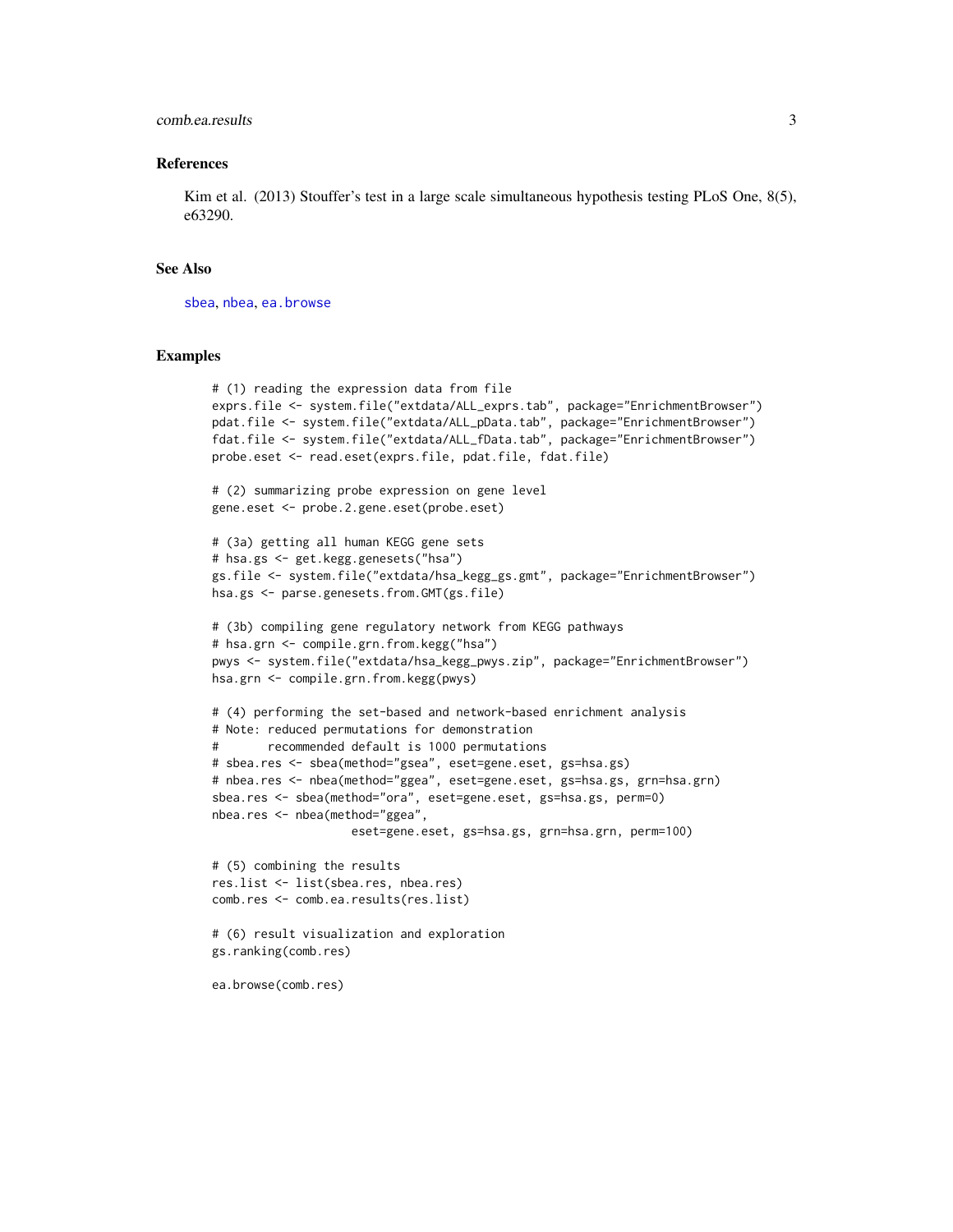<span id="page-3-1"></span><span id="page-3-0"></span>compile.grn.from.kegg *Compilation of a gene regulatory network from KEGG pathways*

# Description

To perform network-based enrichment analysis a gene regulatory network (GRN) is required. There are well-studied processes and organisms for which comprehensive and well-annotated regulatory networks are available, e.g. the RegulonDB for E. coli and Yeastract for S. cerevisiae. However, in many cases such a network is missing. A first simple workaround is to compile a network from regulations in the KEGG database.

#### Usage

```
compile.grn.from.kegg(pwys, out.file = NULL)
```
#### Arguments

| pwys     | Either a list of KEGGPathway objects or an absolute file path of a zip com-   |
|----------|-------------------------------------------------------------------------------|
|          | pressed archive of pathway xml files in KGML format. Alternatively, you can   |
|          | specify an organism in KEGG three letter code, e.g. 'hsa' for 'homo sapiens', |
|          | and the pathways will be downloaded automatically.                            |
| out.file | Optional output file the gene regulatory network will be written to.          |

# Value

if(is.null(out.file)): the gene regulatory network else: none, as the gene regulatory network is written to file

# Author(s)

Ludwig Geistlinger <Ludwig.Geistlinger@bio.ifi.lmu.de>

# See Also

[KEGGPathway-class](#page-0-0), [parseKGML](#page-0-0), [download.kegg.pathways](#page-5-1)

```
# (1) download human pathways
# pwys <- download.kegg.pathways("hsa")
# (2) compile gene regulatory network
# grn <- compile.grn.from.kegg(pwys)
pwys <- system.file("extdata/hsa_kegg_pwys.zip", package="EnrichmentBrowser")
hsa.grn <- compile.grn.from.kegg(pwys)
```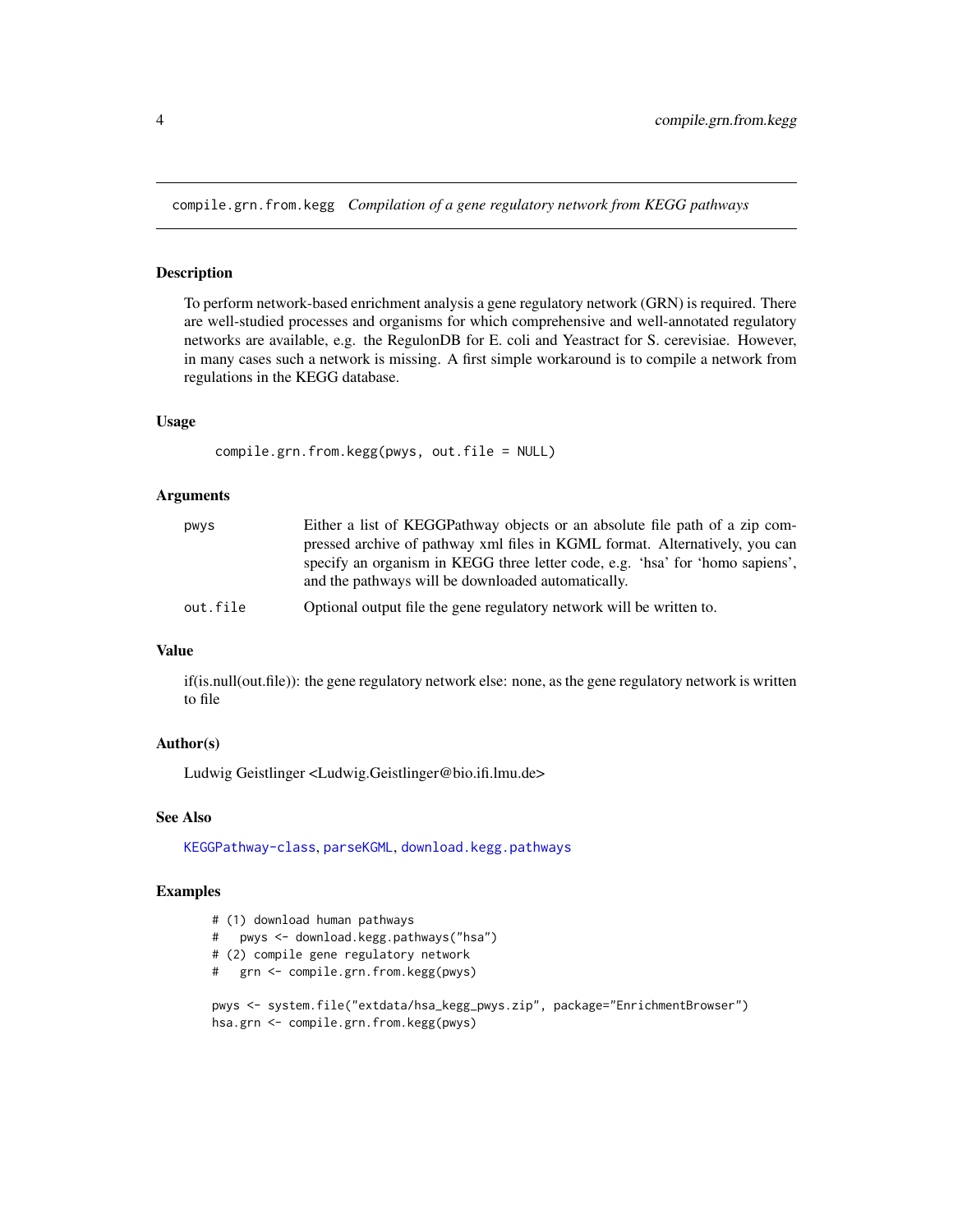<span id="page-4-0"></span>

#### Description

The function carries out a differential expression analysis between two sample groups. Resulting fold changes and t-test derived p-values for each feature are appended to the fData slot. Raw pvalues are corrected for multiple testing using the method from Benjamini and Hochberg.

#### Usage

de.ana(eset)

#### Arguments

eset An object of class 'ExpressionSet'

# Value

An object of [ExpressionSet-class](#page-0-0) with measures of differential expression annotated in the fData slot.

#### Author(s)

Ludwig Geistlinger <Ludwig.Geistlinger@bio.ifi.lmu.de>

#### See Also

[ExpressionSet-class](#page-0-0), [eBayes](#page-0-0), [p.adjust](#page-0-0)

```
# reading the expression data from file
exprs.file <- system.file("extdata/ALL_exprs.tab", package="EnrichmentBrowser")
pdat.file <- system.file("extdata/ALL_pData.tab", package="EnrichmentBrowser")
fdat.file <- system.file("extdata/ALL_fData.tab", package="EnrichmentBrowser")
eset <- read.eset(exprs.file, pdat.file, fdat.file)
eset <- de.ana(eset)
head(fData(eset))
```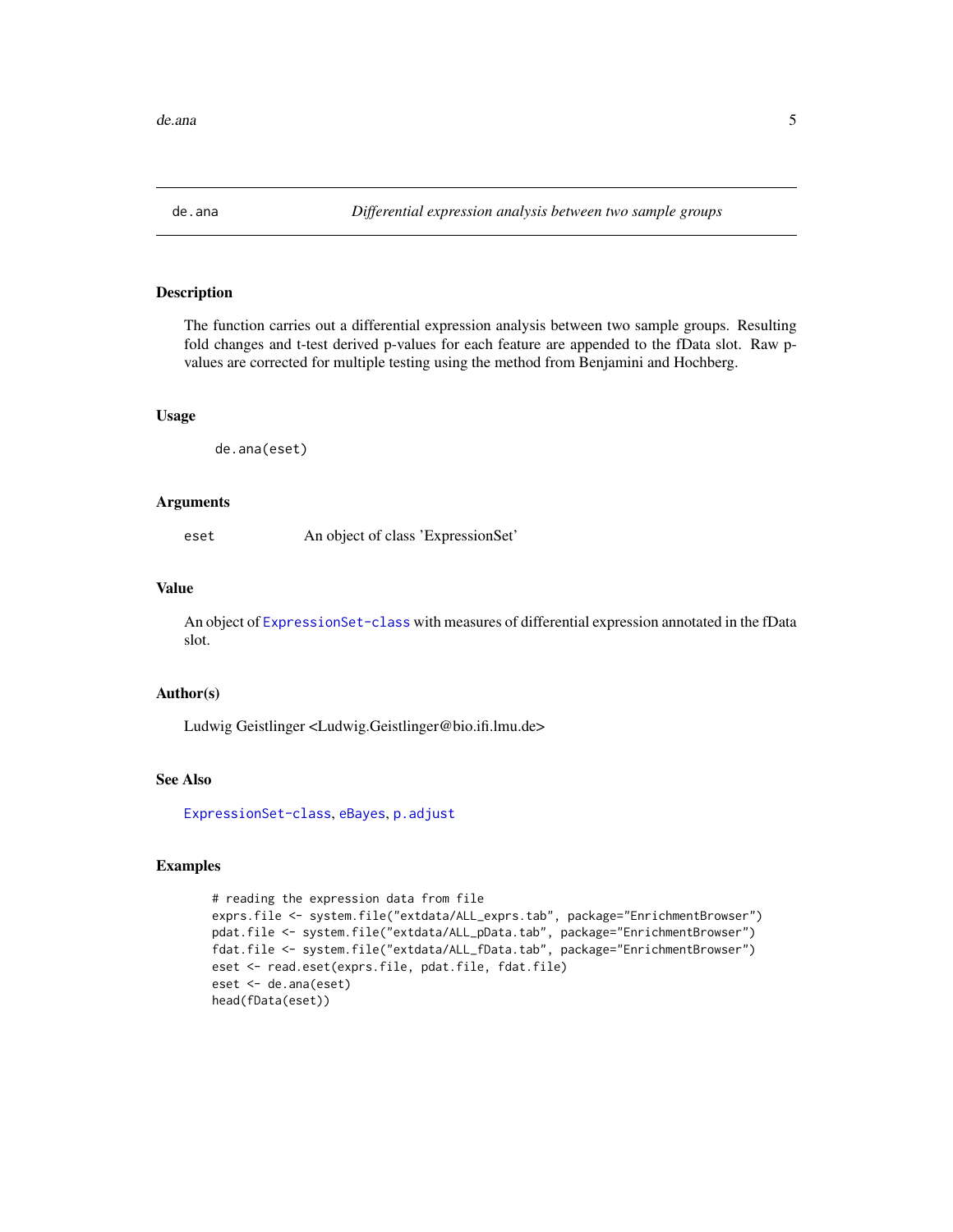<span id="page-5-1"></span><span id="page-5-0"></span>download.kegg.pathways

*Download of KEGG pathways for a particular organism*

# Description

The function downloads all metabolic and non-metabolic pathways in KEGG XML format for a specified organism.

#### Usage

```
download.kegg.pathways(org, out.dir = NULL, zip = FALSE)
```
# Arguments

| org     | Organism in KEGG three letter code, e.g. 'hsa' for 'homo sapiens'.                                       |
|---------|----------------------------------------------------------------------------------------------------------|
| out.dir | Output directory. If not null, pathways are written to files in the specified direc-<br>tory.            |
| zip     | Logical. In case pathways are written to file ('out.dir' is not null): should output<br>files be zipped? |

#### Value

if(is.null(out.dir)): a list of KEGGPathway objects else: none, as pathways are written to file

# Author(s)

Ludwig Geistlinger <Ludwig.Geistlinger@bio.ifi.lmu.de>

# See Also

[keggList](#page-0-0), [keggGet](#page-0-0), [KEGGPathway-class](#page-0-0), [parseKGML](#page-0-0)

# Examples

pwys <- download.kegg.pathways("hsa")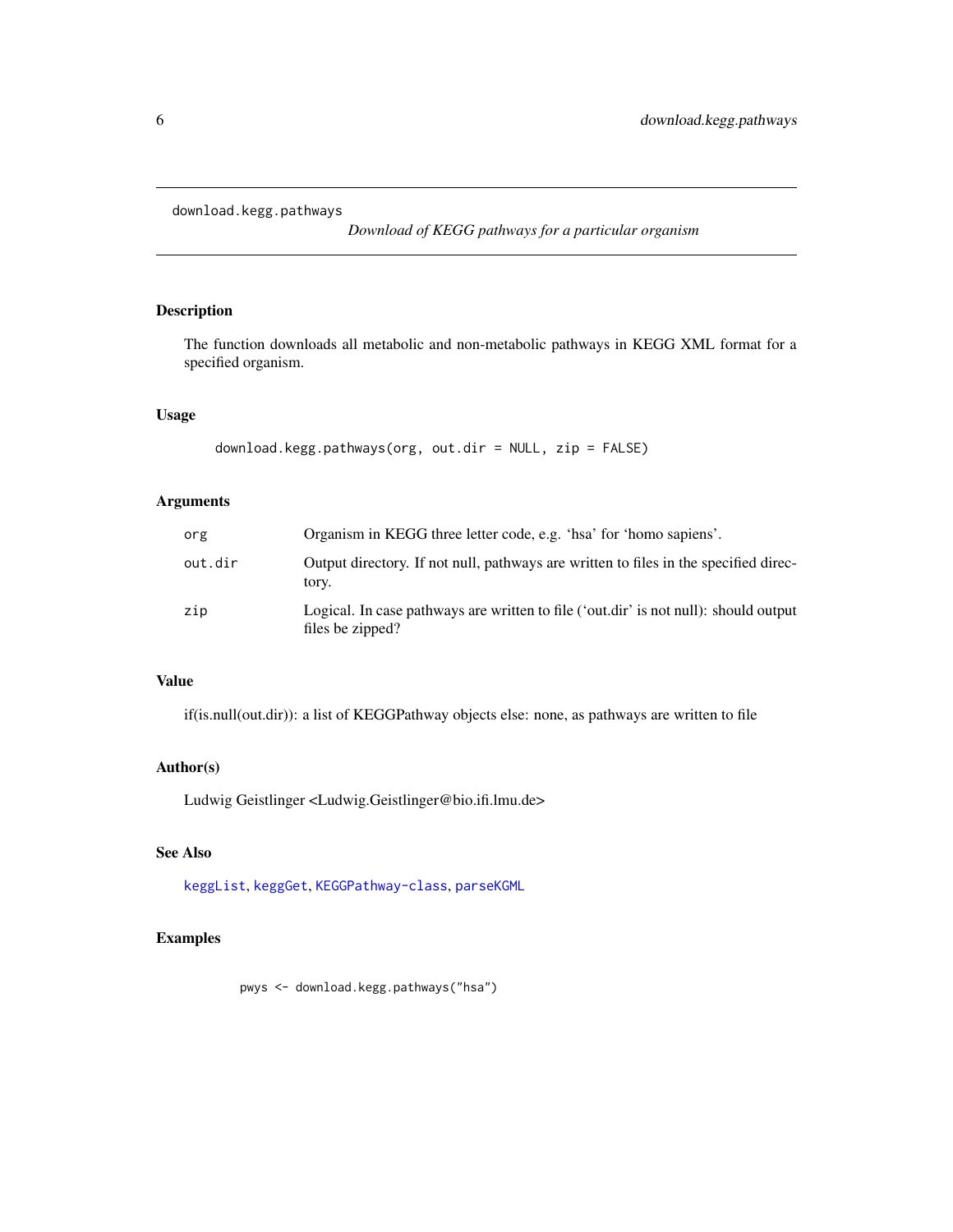<span id="page-6-1"></span><span id="page-6-0"></span>

# <span id="page-6-2"></span>Description

Functions to extract a flat gene set ranking from an enrichment analysis result object and to detailedly explored it.

#### Usage

```
ea.browse(res, nr.show=-1, set.view=TRUE, graph.view=NULL)
```

```
gs.ranking(res, signif.only=TRUE)
```
# Arguments

| res         | Enrichment analysis result object as returned by the functions 'sbea' and 'nbea'.                                                                                                                                                                                                                                                                                                                                                                     |
|-------------|-------------------------------------------------------------------------------------------------------------------------------------------------------------------------------------------------------------------------------------------------------------------------------------------------------------------------------------------------------------------------------------------------------------------------------------------------------|
| nr.show     | Number of gene sets to show. As default all statistical significant gene sets are<br>displayed.                                                                                                                                                                                                                                                                                                                                                       |
| set.view    | Logical. Should a set-based summary (includes a report, plots, and browsing in<br>KEGG) be created for the result? Defaults to TRUE.                                                                                                                                                                                                                                                                                                                  |
| graph.view  | Optional. Should a graph-based summary (reports and visualizes consistency<br>of regulations) be created for the result? If specified, it needs to be a gene<br>regulatory network, i.e. either an absolute file path to a tabular file or a character<br>matrix with exactly *THREE* cols; 1st col = IDs of regulating genes; 2nd col<br>= corresponding regulated genes; 3rd col = regulation effect; Use '+' and '-' for<br>activation/inhibition. |
| signif.only | Logical. Display only those gene sets in the ranking which satisfy the signifi-<br>cance level? Defaults to TRUE.                                                                                                                                                                                                                                                                                                                                     |

#### Value

gs.ranking: data.frame with gene sets ranked by the corresponding p-value;

ea.browse: none, opens the browser to explore results.

# Author(s)

Ludwig Geistlinger <Ludwig.Geistlinger@bio.ifi.lmu.de>

# See Also

[sbea](#page-19-1), [nbea](#page-12-1), [comb.ea.results](#page-1-1)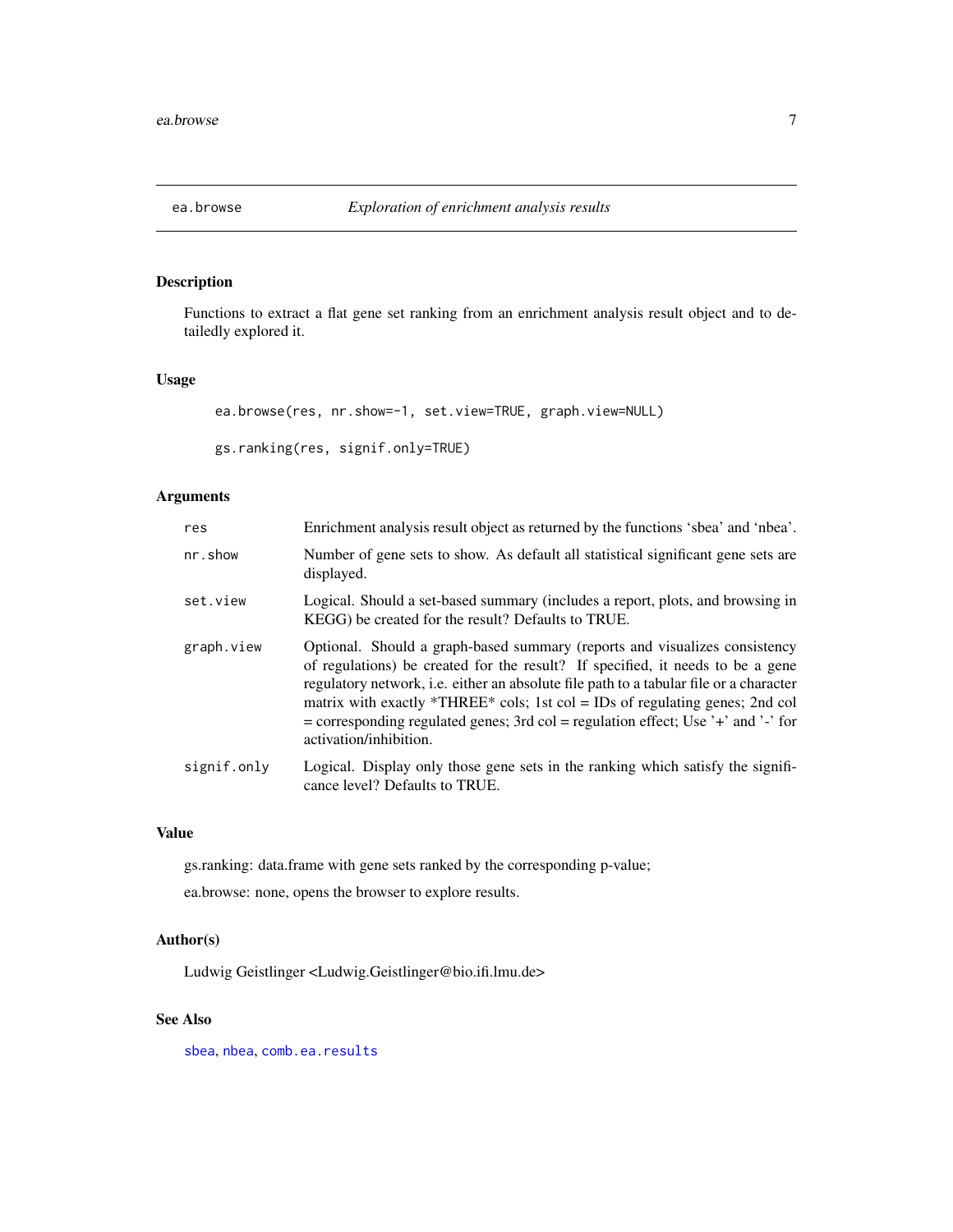#### Examples

```
# (1) reading the expression data from file
exprs.file <- system.file("extdata/ALL_exprs.tab", package="EnrichmentBrowser")
pdat.file <- system.file("extdata/ALL_pData.tab", package="EnrichmentBrowser")
fdat.file <- system.file("extdata/ALL_fData.tab", package="EnrichmentBrowser")
probe.eset <- read.eset(exprs.file, pdat.file, fdat.file)
# (2) summarizing probe expression on gene level
gene.eset <- probe.2.gene.eset(probe.eset)
# (3) getting all human KEGG gene sets
# hsa.gs <- get.kegg.genesets("hsa")
gs.file <- system.file("extdata/hsa_kegg_gs.gmt", package="EnrichmentBrowser")
hsa.gs <- parse.genesets.from.GMT(gs.file)
# (4) performing the enrichment analysis
ea.res <- sbea(method="ora", eset=gene.eset, gs=hsa.gs, perm=0)
# (5) result visualization and exploration
gs.ranking(ea.res)
ea.browse(ea.res)
```
ebrowser *Seamless navigation through enrichment analysis results*

#### Description

This is the all-in-one wrapper function to perform the standard enrichment analysis pipeline implemented in the EnrichmentBrowser package.

Given flat gene expression data, the data is read in and subsequently subjected to chosen enrichment analysis methods.

The results from different methods can be combined and investigated in detail in the default browser.

#### Usage

ebrowser( meth, exprs, pdat, fdat, gs, grn=NULL, perm=1000, alpha=0.05, beta=1, comb=FALSE, browse=TRUE, nr.show=-1, out.dir=NULL )

#### Arguments

| meth  | Enrichment analysis method. Currently, the following enrichment analysis meth-                                                                                        |
|-------|-----------------------------------------------------------------------------------------------------------------------------------------------------------------------|
|       | ods are supported: 'ora', 'safe', 'gsea', 'samgs', 'ggea', 'spia', and 'nea'. See                                                                                     |
|       | 'sbea' and 'nbea' for details.                                                                                                                                        |
| exprs | Expression matrix. A tab separated text file containing *normalized* expression<br>values on a *log* scale. Columns = samples/subjects; rows = features/probes/genes; |
|       | NO headers, row or column names. Supported data types are log2 counts (mi-                                                                                            |
|       | croarray single-channel), log2 ratios (microarray two-color), and log2-counts                                                                                         |

<span id="page-7-0"></span>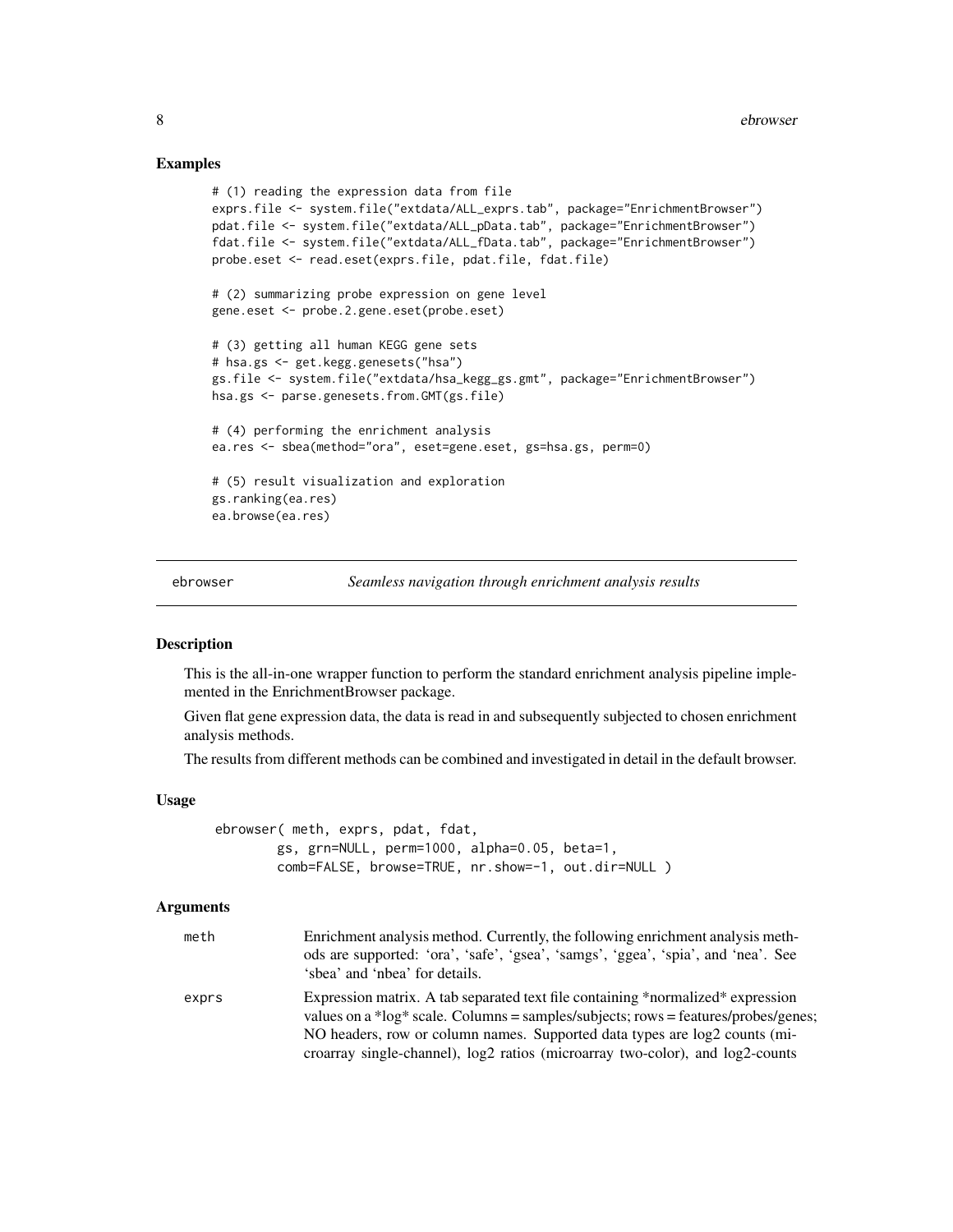|         | per million (RNA-seq logCPMs). See the limma's user guide http://www.bioconductor.org/packages/relea<br>for definition and normalization of the different data types.                                                                                                                                                                                                                                                                                                                                                                                                                           |
|---------|-------------------------------------------------------------------------------------------------------------------------------------------------------------------------------------------------------------------------------------------------------------------------------------------------------------------------------------------------------------------------------------------------------------------------------------------------------------------------------------------------------------------------------------------------------------------------------------------------|
| pdat    | Phenotype data. A tab separated text file containing annotation information for<br>the samples in either *two or three* columns. NO headers, row or column<br>names. The number of rows/samples in this file should match the number of<br>columns/samples of the expression matrix. The 1st colum is reserved for the<br>sample IDs; The 2nd column is reserved for a *BINARY* group assignment.<br>Use '0' and '1' for unaffected (controls) and affected (cases) sample class, re-<br>spectively. For paired samples or sample blocks a third column is expected that<br>defines the blocks. |
| fdat    | Feature data. A tab separated text file containing annotation information for the<br>features. Exactly *TWO* columns; 1st col = feature IDs; 2nd col = correspond-<br>ing KEGG gene ID for each feature ID in 1st col; NO headers, row or column<br>names. The number of rows/features in this file should match the number of<br>rows/features of the expression matrix.                                                                                                                                                                                                                       |
| gs      | Gene sets. Either a list of gene sets (vectors of KEGG gene IDs) or a text file in<br>GMT format storing all gene sets under investigation.                                                                                                                                                                                                                                                                                                                                                                                                                                                     |
| grn     | Gene regulatory network. Either an absolute file path to a tabular file or a char-<br>acter matrix with exactly *THREE* cols; 1st col = IDs of regulating genes; 2nd<br>$col = corresponding regulated genes$ ; 3rd $col = regulation effect$ ; Use '+' and '-'<br>for activation/inhibition.                                                                                                                                                                                                                                                                                                   |
| perm    | Number of permutations of the expression matrix to estimate the null distribu-<br>tion. Defaults to 1000.                                                                                                                                                                                                                                                                                                                                                                                                                                                                                       |
| alpha   | Statistical significance level. Defaults to 0.05.                                                                                                                                                                                                                                                                                                                                                                                                                                                                                                                                               |
| beta    | Log2 fold change significance level. Defaults to 1 (2-fold).                                                                                                                                                                                                                                                                                                                                                                                                                                                                                                                                    |
| comb    | Logical. Should results be combined if more then one enrichment method is<br>selected? Defaults to FALSE.                                                                                                                                                                                                                                                                                                                                                                                                                                                                                       |
| browse  | Logical. Should results be displayed in the browser for interactive exploration?<br>Defaults to TRUE.                                                                                                                                                                                                                                                                                                                                                                                                                                                                                           |
| nr.show | Number of gene sets to show. As default all statistical significant gene sets are<br>displayed.                                                                                                                                                                                                                                                                                                                                                                                                                                                                                                 |
| out.dir | Optional output directory all results will be written to.                                                                                                                                                                                                                                                                                                                                                                                                                                                                                                                                       |
|         |                                                                                                                                                                                                                                                                                                                                                                                                                                                                                                                                                                                                 |

# Value

None, opens the browser to explore results.

# Author(s)

Ludwig Geistlinger <Ludwig.Geistlinger@bio.ifi.lmu.de>

#### See Also

[read.eset](#page-17-1) to read expression data from file; [probe.2.gene.eset](#page-16-1) to transform probe to gene level expression; [get.kegg.genesets](#page-9-1) to retrieve gene set definitions from KEGG; [compile.grn.from.kegg](#page-3-1) to construct a GRN from KEGG pathways; [sbea](#page-19-1) to perform set-based enrichment analysis; [nbea](#page-12-1) to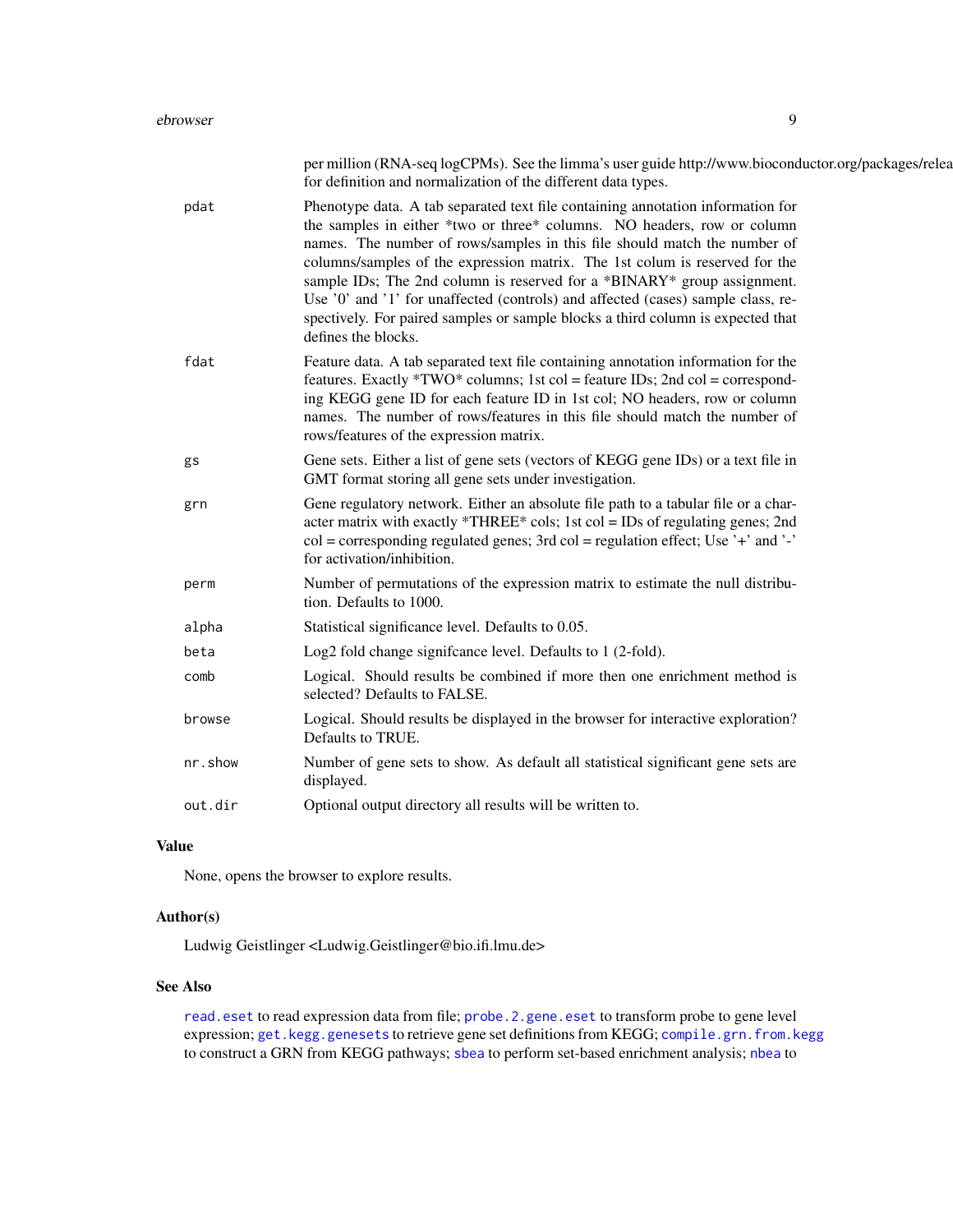<span id="page-9-0"></span>perform network-based enrichment analysis; [comb.ea.results](#page-1-1) to combine results from different methods; [ea.browse](#page-6-1) for exploration of resulting gene sets

#### Examples

```
# expression data from file
exprs.file <- system.file("extdata/ALL_exprs.tab", package="EnrichmentBrowser")
pdat.file <- system.file("extdata/ALL_pData.tab", package="EnrichmentBrowser")
fdat.file <- system.file("extdata/ALL_fData.tab", package="EnrichmentBrowser")
# getting all human KEGG gene sets
# hsa.gs <- get.kegg.genesets("hsa")
gs.file <- system.file("extdata/hsa_kegg_gs.gmt", package="EnrichmentBrowser")
hsa.gs <- parse.genesets.from.GMT(gs.file)
# set-based enrichment analysis
ebrowser( meth="ora",
        exprs=exprs.file,
        pdat=pdat.file,
        fdat=fdat.file,
        gs=hsa.gs)
# compile a gene regulatory network from KEGG pathways
# hsa.grn <- compile.grn.from.kegg("hsa")
pwys <- system.file("extdata/hsa_kegg_pwys.zip", package="EnrichmentBrowser")
hsa.grn <- compile.grn.from.kegg(pwys)
# network-based enrichment analysis
ebrowser( meth="ggea",
        exprs=exprs.file,
        pdat=pdat.file,
        fdat=fdat.file,
        gs=hsa.gs,
        grn=hsa.grn)
# combining results
ebrowser( meth=c("ora", "ggea"),
        perm=100,
        exprs=exprs.file,
        pdat=pdat.file,
        fdat=fdat.file,
        gs=hsa.gs,
        grn=hsa.grn)
```
<span id="page-9-1"></span>get.kegg.genesets *Definition of gene sets according to KEGG pathways for a specified organism*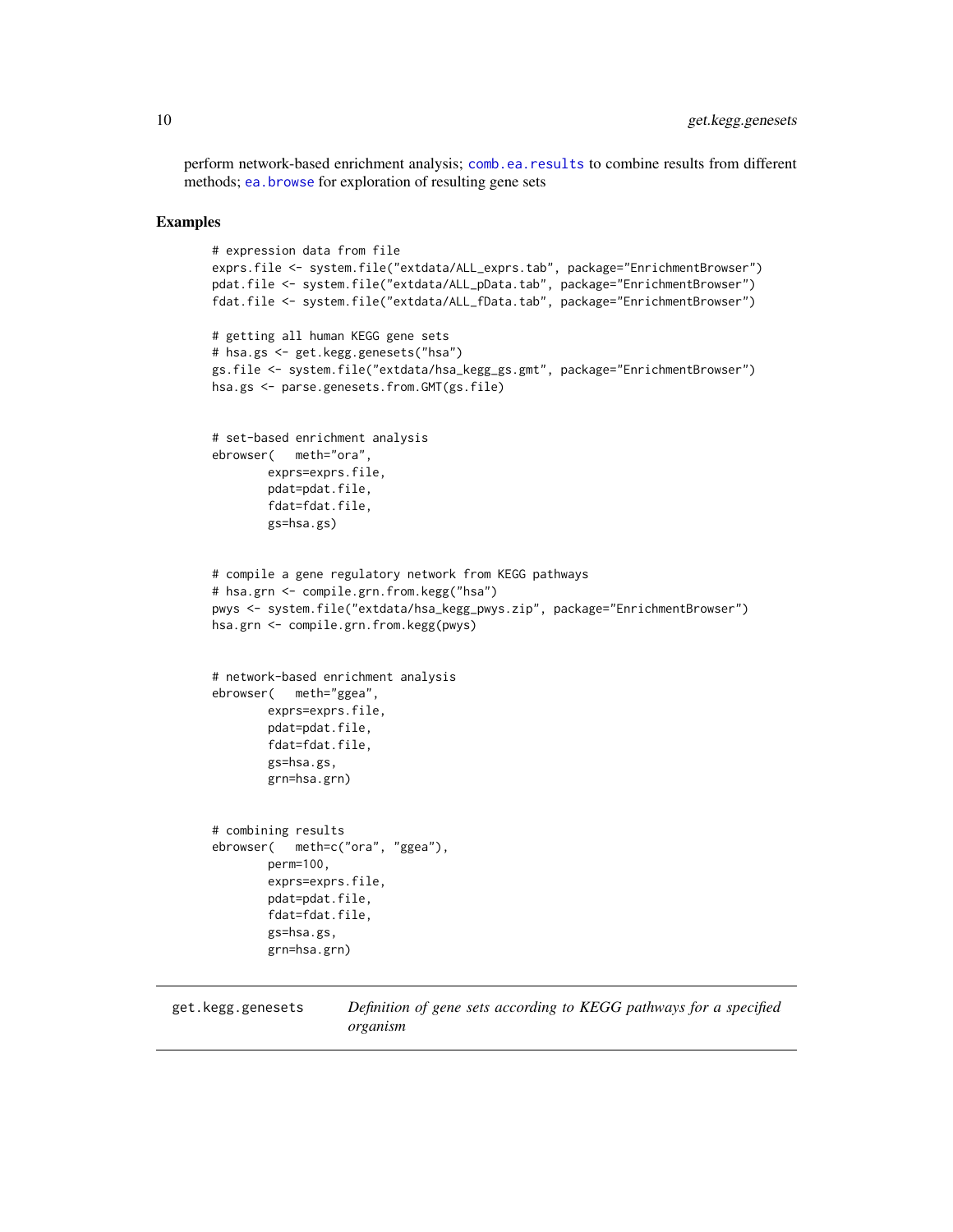#### get.kegg.genesets 11

#### **Description**

To perform a gene set enrichment analysis on KEGG pathways, it is necessary to build up the gene set database in a format that the GSEA method can read. Parsing a list of gene sets from a flat text file in GMT format. This function performs the necessary steps, including the retrieval of the participating gene IDs for each pathway and the conversion to GMT format.

#### Usage

```
get.kegg.genesets(pwys, gmt.file = NULL)
```

```
parse.genesets.from.GMT(gmt.file)
```
#### Arguments

| pwys     | Either a list of KEGGPathway objects or an absolute file path of a zip com-<br>pressed archive of pathway xml files in KGML format. Alternatively, an organ-<br>ism in KEGG three letter code, e.g. 'hsa' for 'homo sapiens'. |
|----------|-------------------------------------------------------------------------------------------------------------------------------------------------------------------------------------------------------------------------------|
| gmt.file | Gene set file in GMT format. See details.                                                                                                                                                                                     |

# Details

The GMT (Gene Matrix Transposed) file format is a tab delimited file format that describes gene sets. In the GMT format, each row represents a gene set. Each gene set is described by a name, a description, and the genes in the gene set. See references.

#### Value

A list of gene sets (vectors of gene IDs).

#### Author(s)

Ludwig Geistlinger <Ludwig.Geistlinger@bio.ifi.lmu.de>

#### References

http://www.broadinstitute.org/cancer/software/gsea/wiki/index.php/Data\_formats

#### See Also

[keggList](#page-0-0), [keggLink](#page-0-0), [KEGGPathway-class](#page-0-0), [parseKGML](#page-0-0)

- # WAYS TO DEFINE GENE SETS ACCORDING TO HUMAN KEGG PATHWAYS
- # (1) from scratch: via organism ID
- gs <- get.kegg.genesets("hsa")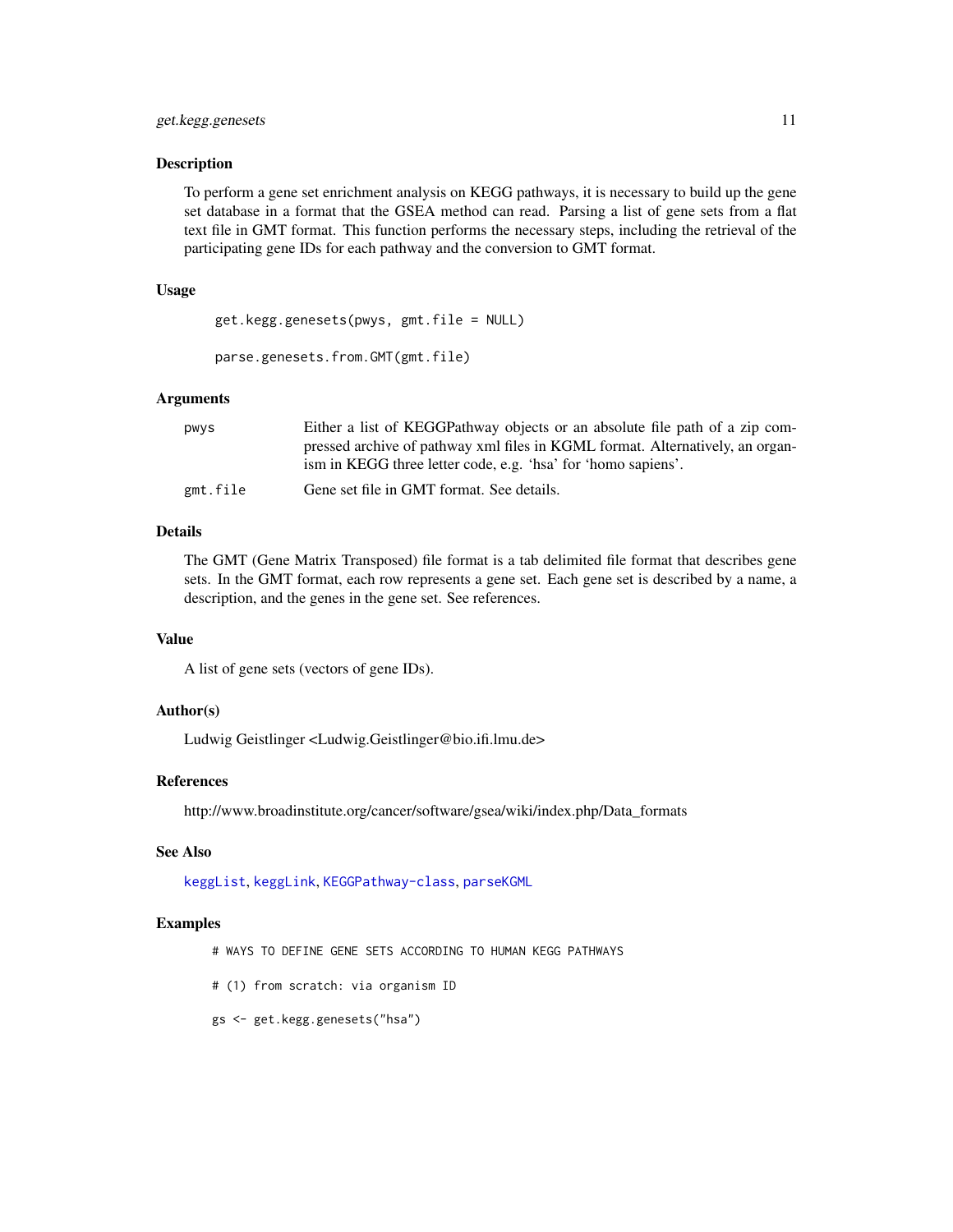```
# (2) extract from pathways
# download human pathways via:
# pwys <- download.kegg.pathways("hsa")
pwys <- system.file("extdata/hsa_kegg_pwys.zip", package="EnrichmentBrowser")
gs <- get.kegg.genesets(pwys)
# (3) parsing gene sets from GMT
gmt.file <- system.file("extdata/hsa_kegg_gs.gmt", package="EnrichmentBrowser")
gs <- parse.genesets.from.GMT(gmt.file)
```
ggea.graph *GGEA graphs of consistency between regulation and expression*

#### Description

Gene graph enrichment analysis (GGEA) is a network-based enrichment analysis method implemented in the EnrichmentBrowser package. The idea of GGEA is to evaluate the consistency of known regulatory interactions with the observed gene expression data. A GGEA graph for a gene set of interest displays the consistency of each interaction in the network that involves a gene set member. Nodes (genes) are colored according to expression (up-/down-regulated) and edges (interactions) are colored according to consistency, i.e. how well the interaction type (activation/inhibition) is reflected in the correlation of the expression of both interaction partners.

# Usage

ggea.graph(gs, grn, eset, org=NA, alpha=0.05, beta=1, max.edges=50, cons.thresh=0.7) ggea.graph.legend()

# **Arguments**

| gs          | Gene set under investigation. This should be a character vector of KEGG gene<br>IDs.                                                                                                                                             |
|-------------|----------------------------------------------------------------------------------------------------------------------------------------------------------------------------------------------------------------------------------|
| grn         | Gene regulatory network. Character matrix with exactly *THREE* cols; 1st col<br>$=$ IDs of regulating genes; 2nd col = corresponding regulated genes; 3rd col =<br>regulation effect; Use '+' and '-' for activation/inhibition. |
| eset        | Expression set. An object of class 'Expression Set' containing the gene expres-<br>sion set. See 'read.eset' and 'probe.2.gene.eset' for required annotations in the<br>pData and fData slot.                                    |
| org         | Organism under investigation in KEGG three letter code, e.g. 'hsa' for 'homo<br>sapiens'. Used to map gene IDs to gene symbols as displayed in KEGG pathway<br>maps. If not annotated, gene IDs are plotted as default.          |
| alpha       | Statistical significance level. Defaults to 0.05.                                                                                                                                                                                |
| beta        | Log2 fold change significance level. Defaults to 1 (2-fold).                                                                                                                                                                     |
| max.edges   | Maximum number of edges that should be displayed. Defaults to 50.                                                                                                                                                                |
| cons.thresh | Consistency threshold. Graphical parameter that correspondingly increases line<br>width of edges with a consistency above the chosen threshold (defaults to 0.7).                                                                |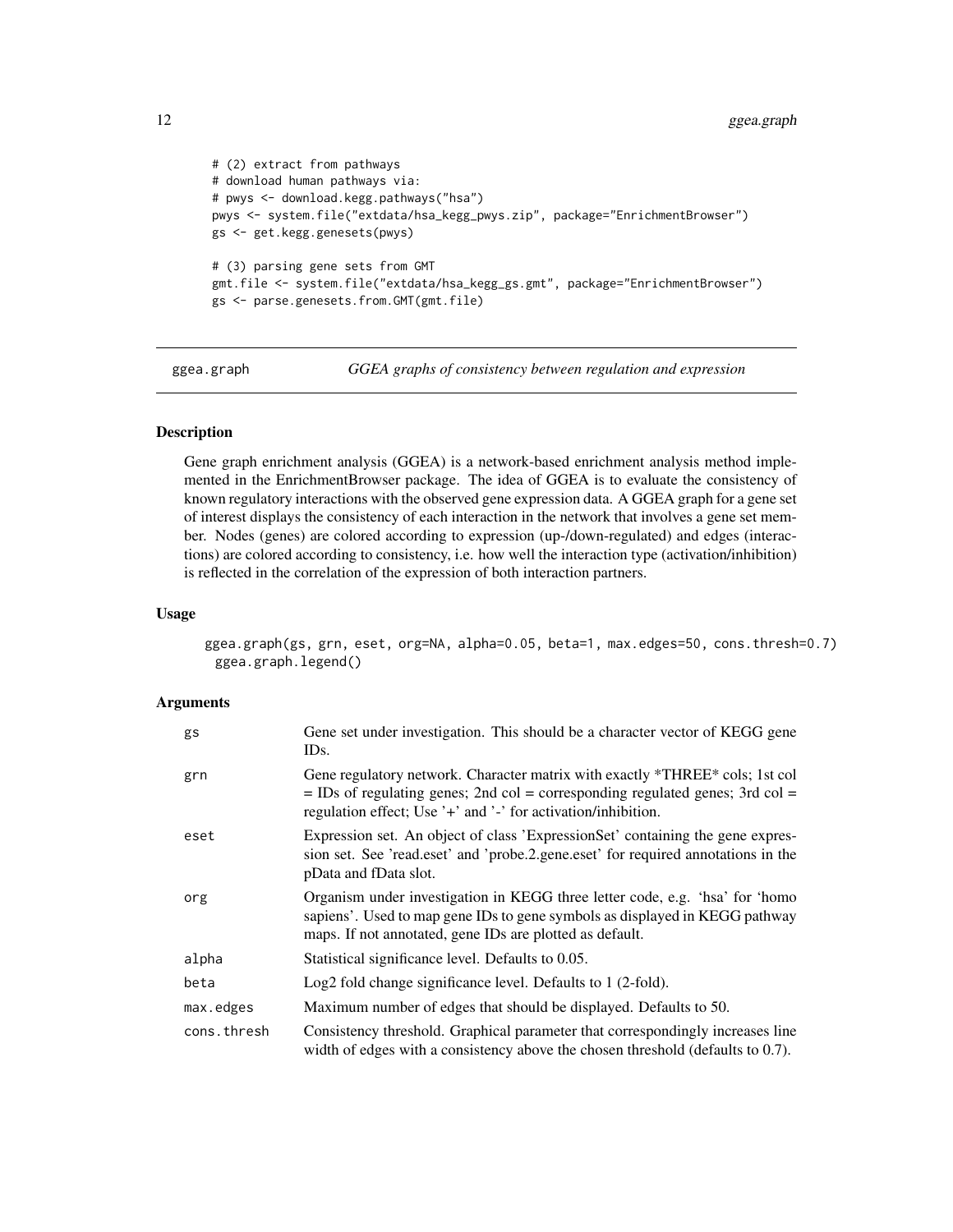<span id="page-12-0"></span>nbea ann an 13

#### Value

None, plots to a graphics device.

#### Author(s)

Ludwig Geistlinger <Ludwig.Geistlinger@bio.ifi.lmu.de>

# See Also

[nbea](#page-12-1) to perform network-based enrichment analysis. [ea.browse](#page-6-1) for exploration of resulting gene sets.

#### Examples

```
# (1) reading the expression data from file
exprs.file <- system.file("extdata/ALL_exprs.tab", package="EnrichmentBrowser")
pdat.file <- system.file("extdata/ALL_pData.tab", package="EnrichmentBrowser")
fdat.file <- system.file("extdata/ALL_fData.tab", package="EnrichmentBrowser")
probe.eset <- read.eset(exprs.file, pdat.file, fdat.file)
# (2) summarizing probe expression on gene level
gene.eset <- probe.2.gene.eset(probe.eset)
# (3a) getting all human KEGG gene sets
# hsa.gs <- get.kegg.genesets("hsa")
gs.file <- system.file("extdata/hsa_kegg_gs.gmt", package="EnrichmentBrowser")
hsa.gs <- parse.genesets.from.GMT(gs.file)
# (3b) compiling gene regulatory network from KEGG pathways
# hsa.grn <- compile.grn.from.kegg("hsa")
pwys <- system.file("extdata/hsa_kegg_pwys.zip", package="EnrichmentBrowser")
hsa.grn <- compile.grn.from.kegg(pwys)
# plot consistency graph
ggea.graph(gs=hsa.gs[["hsa05416_Viral_myocarditis"]],
                                            grn=hsa.grn, eset=gene.eset)
# get legend
ggea.graph.legend()
```
<span id="page-12-1"></span>nbea *Network-based enrichment analysis (NBEA)*

#### **Description**

This is the main function for network-based enrichment analysis. It implements and uses existing implementations of several frequently used state-of-art methods and allows a flexible inspection of resulting gene set rankings.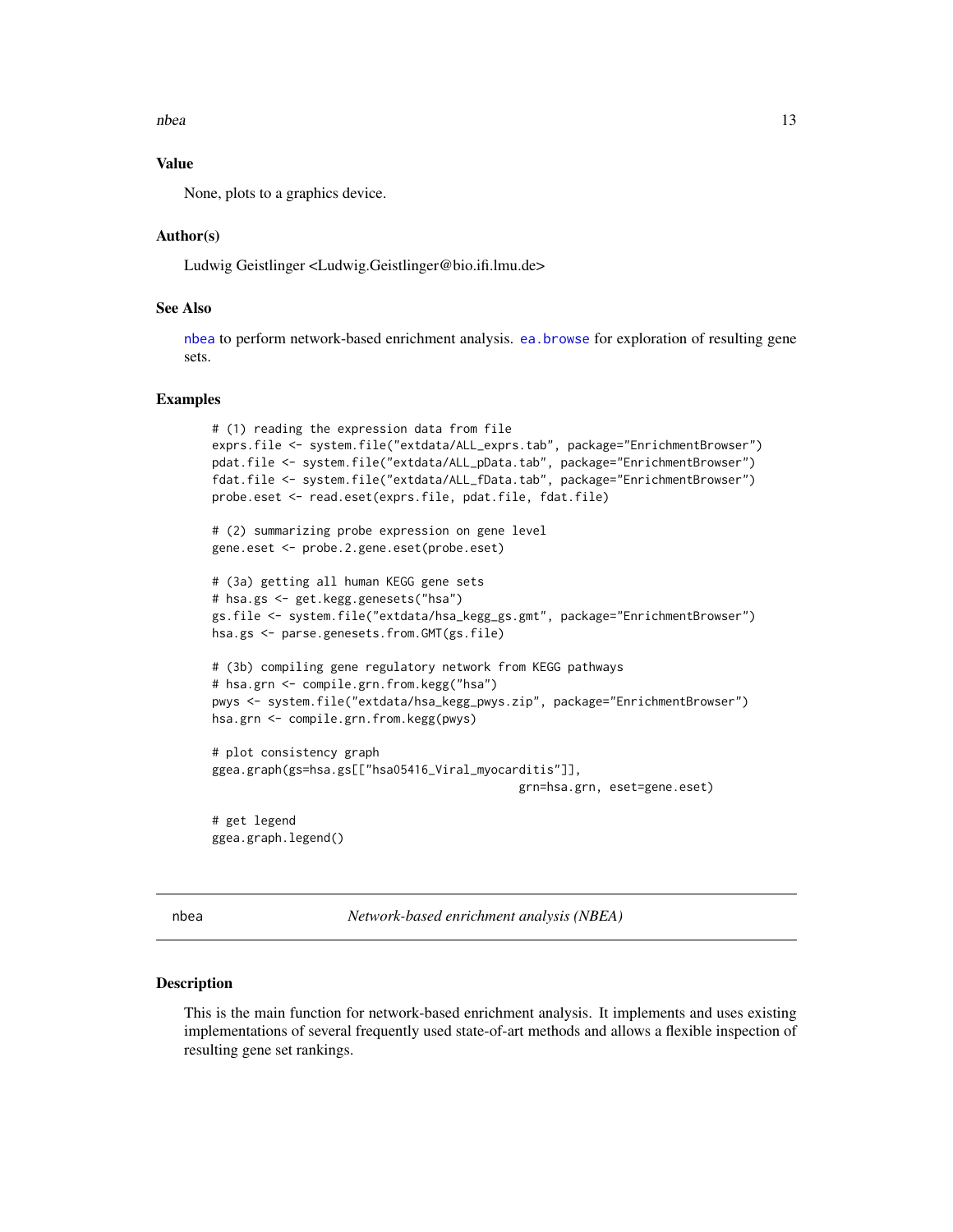14 nbea

# Usage

```
nbea(method=c("ggea", "nea", "spia"), eset, gs, grn,
               alpha=0.05, perm=1000, out.file=NULL, browse=FALSE, ...)
```
nbea.methods()

#### Arguments

| method   | Network-based enrichment analysis method. Currently, the following network-<br>based enrichment analysis methods are supported: 'ggea', 'nea', 'spia'. See<br>Details. Default is 'ggea'. This can also be the name of a tailored function<br>implementing network-based enrichment. See Details.                                                                                                                                                                     |
|----------|-----------------------------------------------------------------------------------------------------------------------------------------------------------------------------------------------------------------------------------------------------------------------------------------------------------------------------------------------------------------------------------------------------------------------------------------------------------------------|
| eset     | Expression set. Either an object of class 'ExpressionSet' or an absolute file<br>path to an RData file containing the gene expression set. See 'read.eset' and<br>'probe.2.gene.eset' for required annotations in the pData and fData slot.                                                                                                                                                                                                                           |
| gs       | Gene sets. Either a list of gene sets (vectors of KEGG gene IDs) or a text file in<br>GMT format storing all gene sets under investigation.                                                                                                                                                                                                                                                                                                                           |
| grn      | Gene regulatory network. Either an absolute file path to a tabular file or a char-<br>acter matrix with exactly *THREE* cols; 1st col = IDs of regulating genes; 2nd<br>$col = corresponding regulated genes$ ; 3rd $col = regulation effect$ ; Use '+' and '-'<br>for activation/inhibition.                                                                                                                                                                         |
| alpha    | Statistical significance level. Defaults to 0.05.                                                                                                                                                                                                                                                                                                                                                                                                                     |
| perm     | Number of permutations of the expression matrix to estimate the null distribu-<br>tion. Defaults to 1000. If using method='ggea', it is possible to set perm < 1 to<br>use a fast approximation of gene set significance to avoid permutation testing.<br>See Details.                                                                                                                                                                                                |
| out.file | Optional output file the gene set ranking will be written to.                                                                                                                                                                                                                                                                                                                                                                                                         |
| browse   | Logical. Should results be displayed in the browser for interactive exploration?<br>Defaults to FALSE.                                                                                                                                                                                                                                                                                                                                                                |
|          | Additional arguments passed to individual nbea methods. This includes cur-<br>rently for GGEA:                                                                                                                                                                                                                                                                                                                                                                        |
|          | • beta: Log2 fold change significance level. Defaults to 1 (2-fold).<br>• cons.thresh: consistency threshold. Defaults to -1.<br>• gs. edges: Decides which edges of the grn are considered for a gene set<br>under investigation. Should be one out of $c({^{\circ}\mathcal{X}}', '')$ , denoting logical AND<br>and OR. respectively. Accordingly, this either includes edges for which<br>regulator AND / OR target gene are members of the investigated gene set. |

# Details

'ggea': gene graph enrichment analysis, scores gene sets according to consistency within the given gene regulatory network, i.e. checks activating regulations for positive correlation and repressing regulations for negative correlation of regulator and target gene expression (Geistlinger et al., 2011). When using 'ggea' it is possible to estimate the statistical significance of the consistency score of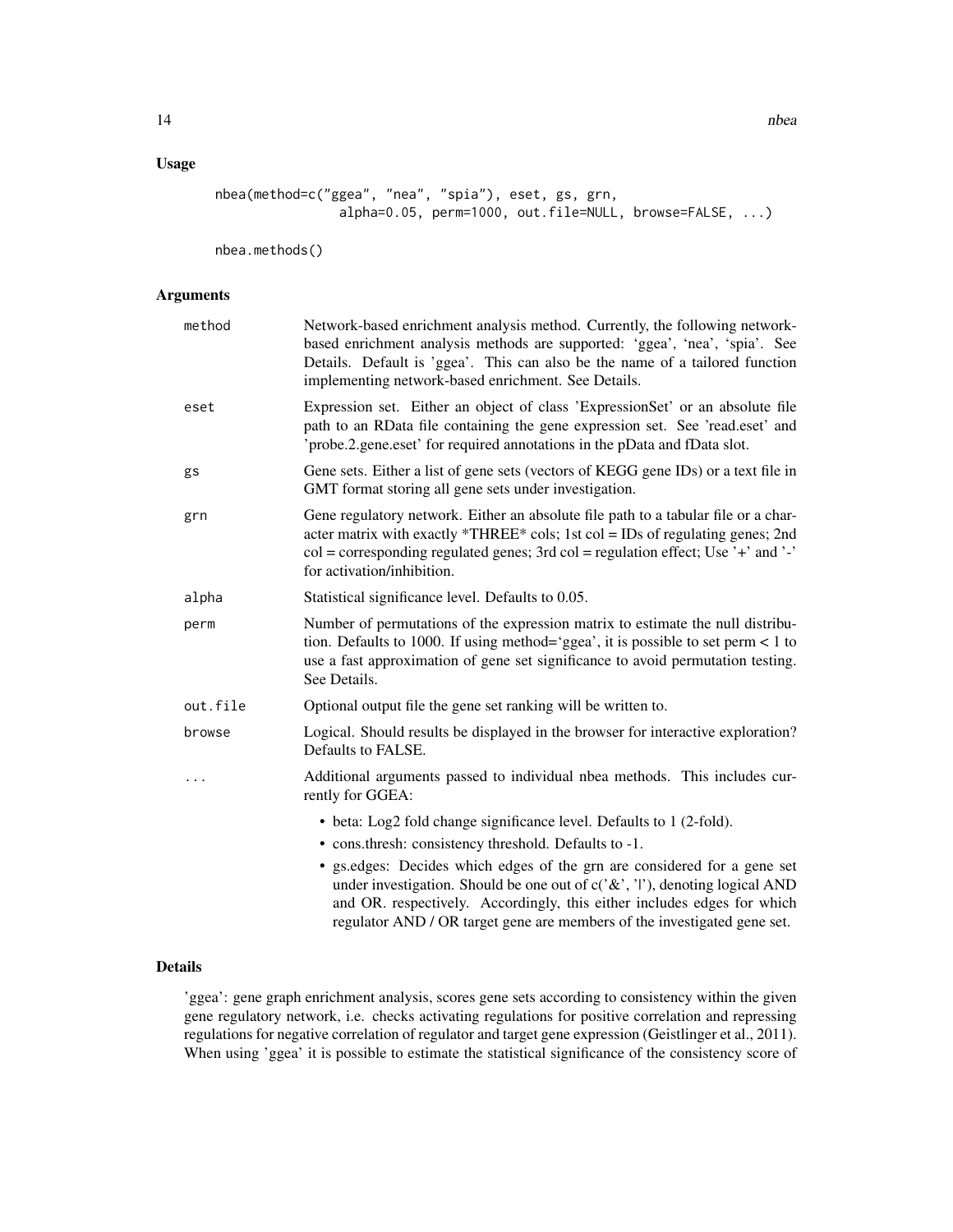nbea anns an 15 an t-Iomraid anns an t-Iomraid anns an t-Iomraid anns an 15 an t-Iomraid anns an 15 an t-Iomraid anns an 15 an t-Iomraid anns an 15 an t-Iomraid anns an t-Iomraid anns an 15 an t-Iomraid anns an t-Iomraid a

each gene set in two different ways: (1) based on sample permutation as described in the original publication (Geistlinger et al., 2011) or (2) using an approximation based on Bioconductor's npGSEA package that is much faster.

'nea': network enrichment analysis, implemented in Bioconductor's neaGUI package.

'spia': signaling pathway impact analysis, implemented in Bioconductor's SPIA package.

It is also possible to use additional network-based enrichment methods. This requires to implement a function that takes 'eset', 'gs', 'grn', 'alpha', and 'perm' as arguments and returns a numeric matrix 'res.tbl' with a mandatory column named 'P.VALUE' storing the resulting p-value for each gene set in 'gs'. The rows of this matrix must be named accordingly (i.e. rownames(res.tbl)  $=$ names(gs)). See examples.

#### Value

nbea.methods: a character vector of currently supported methods;

nbea: if(is.null(out.file)): an enrichment analysis result object that can be detailedly explored by calling 'ea.browse' and from which a flat gene set ranking can be extracted by calling 'gs.ranking'. If 'out.file' is given, the ranking is written to the specified file.

#### Author(s)

Ludwig Geistlinger <Ludwig.Geistlinger@bio.ifi.lmu.de>

#### References

Geistlinger et al. (2011) From sets to graphs: towards a realistic enrichment analysis of transcriptomic systems. Bioinformatics, 27(13), i366–73.

#### See Also

Input: [read.eset](#page-17-1), [probe.2.gene.eset](#page-16-1) [get.kegg.genesets](#page-9-1) to retrieve gene set definitions from KEGG. [compile.grn.from.kegg](#page-3-1) to construct a GRN from KEGG pathways.

Output: [gs.ranking](#page-6-2) to rank the list of gene sets. [ea.browse](#page-6-1) for exploration of resulting gene sets.

Other: [sbea](#page-19-1) to perform set-based enrichment analysis. [comb.ea.results](#page-1-1) to combine results from different methods. [spia](#page-0-0) for more information on signaling pathway impact analysis. [nea](#page-0-0) for more information on network enrichment analysis.

#### Examples

# currently supported methods nbea.methods()

```
# (1) reading the expression data from file
exprs.file <- system.file("extdata/ALL_exprs.tab", package="EnrichmentBrowser")
pdat.file <- system.file("extdata/ALL_pData.tab", package="EnrichmentBrowser")
fdat.file <- system.file("extdata/ALL_fData.tab", package="EnrichmentBrowser")
probe.eset <- read.eset(exprs.file, pdat.file, fdat.file)
```

```
# (2) summarizing probe expression on gene level
gene.eset <- probe.2.gene.eset(probe.eset)
```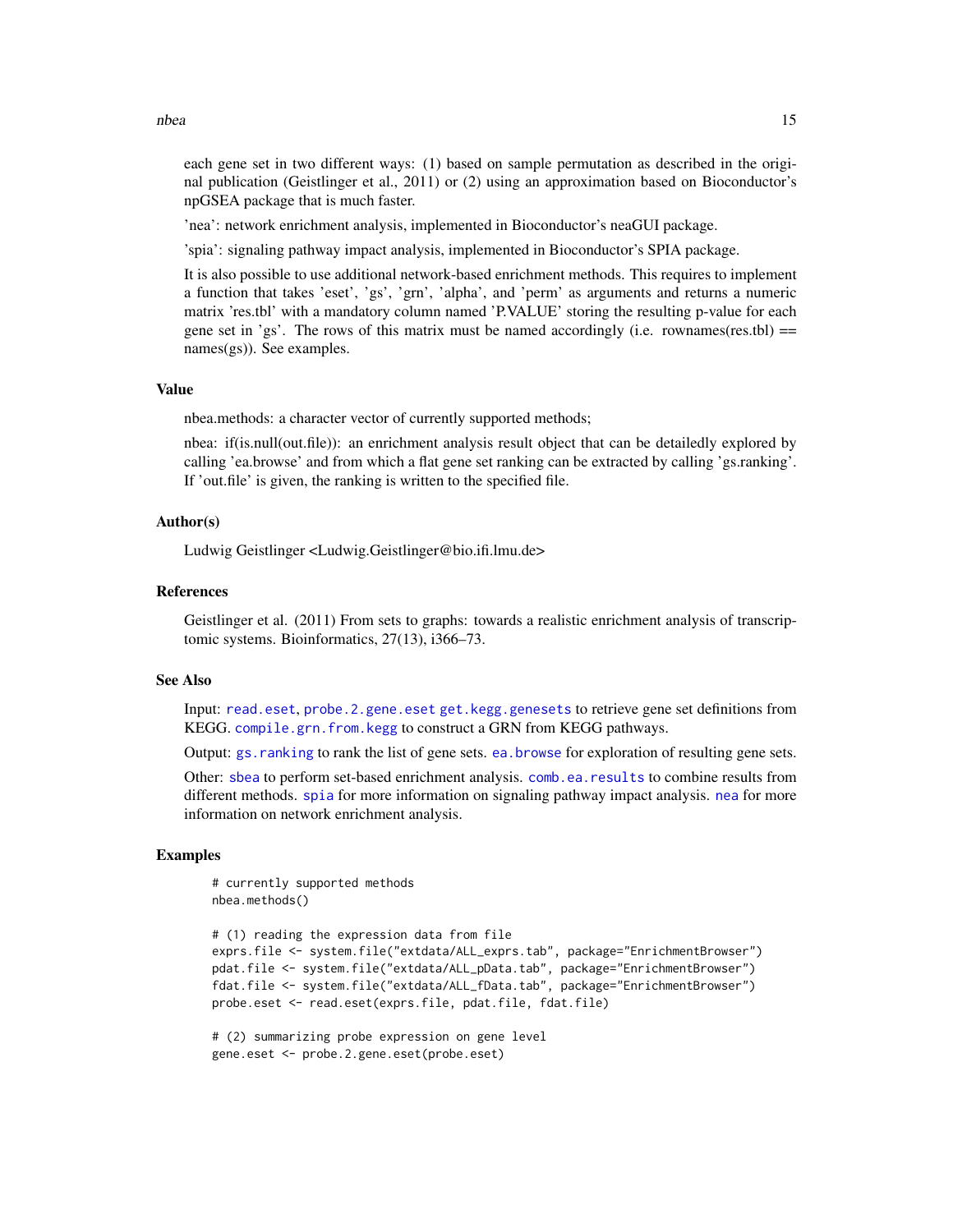```
# (3a) getting all human KEGG gene sets
# hsa.gs <- get.kegg.genesets("hsa")
gs.file <- system.file("extdata/hsa_kegg_gs.gmt", package="EnrichmentBrowser")
hsa.gs <- parse.genesets.from.GMT(gs.file)
# (3b) compiling gene regulatory network from KEGG pathways
# hsa.grn <- compile.grn.from.kegg("hsa")
pwys <- system.file("extdata/hsa_kegg_pwys.zip", package="EnrichmentBrowser")
hsa.grn <- compile.grn.from.kegg(pwys)
# (4) performing the enrichment analysis
# Note: reduced permutations for demonstration
# recommended default is 1000 permutations
# ea.res <- nbea(method="ggea", eset=gene.eset, gs=hsa.gs, grn=hsa.grn)
ea.res <- nbea(method="ggea",
                eset=gene.eset, gs=hsa.gs, grn=hsa.grn, perm=100)
# (5) result visualization and exploration
gs.ranking(ea.res)
ea.browse(ea.res, graph.view=hsa.grn)
# using your own tailored function as enrichment method
dummy.nbea <- function(eset, gs, grn, alpha, perm)
{
    sig.ps <- sample(seq(0,0.05, length=1000),5)
    insig.ps <- sample(seq(0.1,1, length=1000), length(gs)-5)
    ps <- sample(c(sig.ps, insig.ps), length(gs))
    score <- sample(1:100, length(gs), replace=TRUE)
    res.tbl <- cbind(score, ps)
    colnames(res.tbl) <- c("SCORE", "P.VALUE")
    rownames(res.tbl) <- names(gs)
    return(res.tbl[order(ps),])
}
nbea.res2 <- nbea(method="dummy.nbea",
    eset=gene.eset, gs=hsa.gs, grn=hsa.grn)
gs.ranking(nbea.res2)
```
plots *Visualization of gene expression*

# Description

Visualization of differential gene expression via heatmaps, p-value histograms and volcano plots (fold change vs. p-value).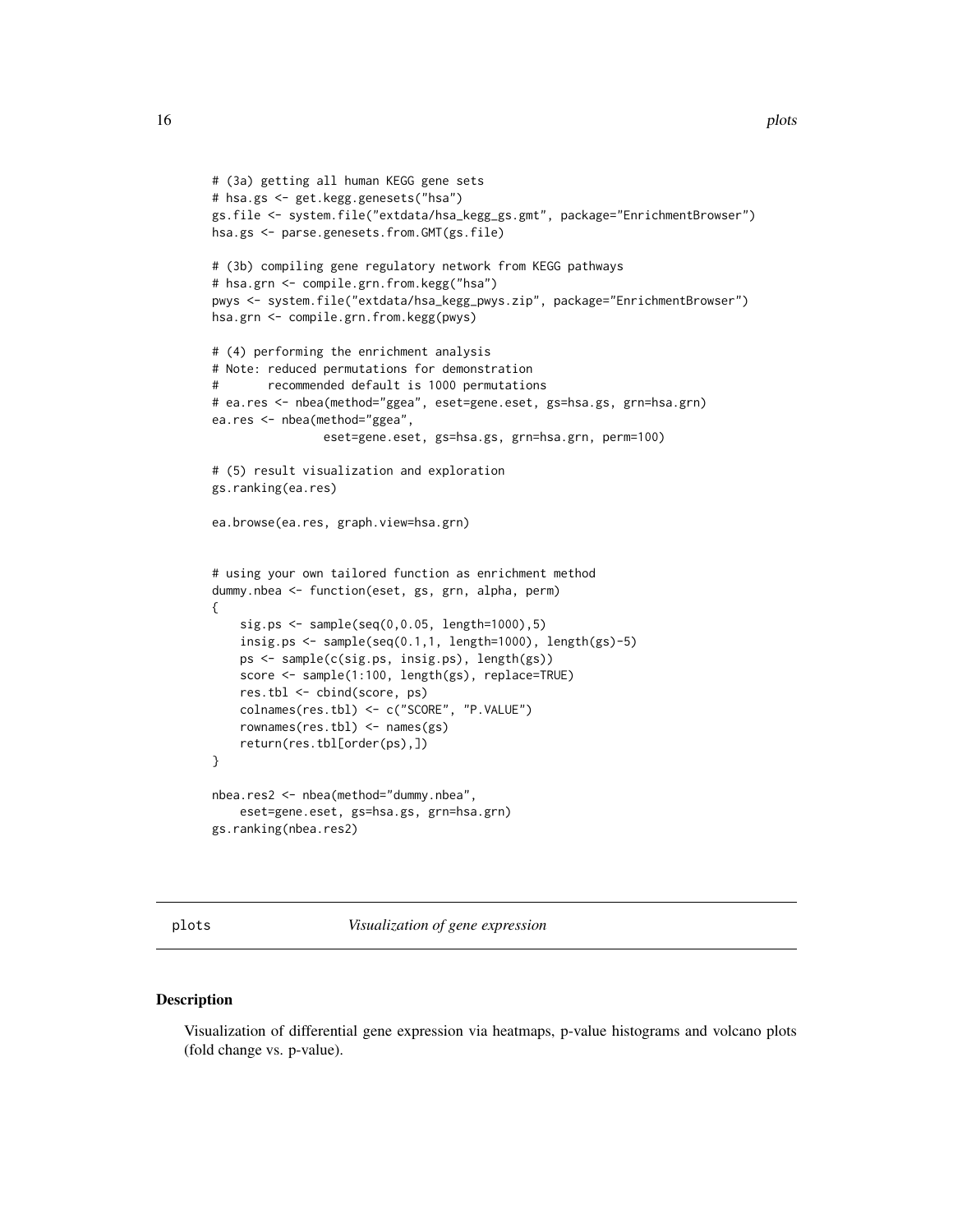# <span id="page-16-0"></span>probe.2.gene.eset 17

#### Usage

```
pdistr(eset, out.file=NULL, use.adjp=TRUE)
volcano(eset, out.file=NULL)
exprs.heatmap(eset, out.file=NULL)
```
#### Arguments

| eset     | Expression set. An object of class 'ExpressionSet' containing the gene expres-<br>sion set. See 'read.eset' and 'probe.2.gene.eset' for required annotations in the<br>pData and fData slot. |
|----------|----------------------------------------------------------------------------------------------------------------------------------------------------------------------------------------------|
| use.adjp | Logical. Use differential expression p-values that are already corrected for mul-<br>tiple testing? Defaults to TRUE.                                                                        |
| out.file | Optional output file to which graphics are plotted to.                                                                                                                                       |

# Value

None, plots to a graphics device.

#### Author(s)

Ludwig Geistlinger <Ludwig.Geistlinger@bio.ifi.lmu.de>

#### See Also

[heatmap](#page-0-0), [truehist](#page-0-0)

#### Examples

```
# (1) reading the expression data from file
exprs.file <- system.file("extdata/ALL_exprs.tab", package="EnrichmentBrowser")
pdat.file <- system.file("extdata/ALL_pData.tab", package="EnrichmentBrowser")
fdat.file <- system.file("extdata/ALL_fData.tab", package="EnrichmentBrowser")
eset <- read.eset(exprs.file, pdat.file, fdat.file)
```
# (2) plot exprs.heatmap(eset) pdistr(eset) volcano(eset)

<span id="page-16-1"></span>probe.2.gene.eset *Transformation of probe level expression to gene level expression*

# **Description**

Reads expression data at probe level and summarizes gene expression behavior by averaging over all probes that are annotated to a particular gene. A subsequent differential expression analysis at the gene level is automatically performed.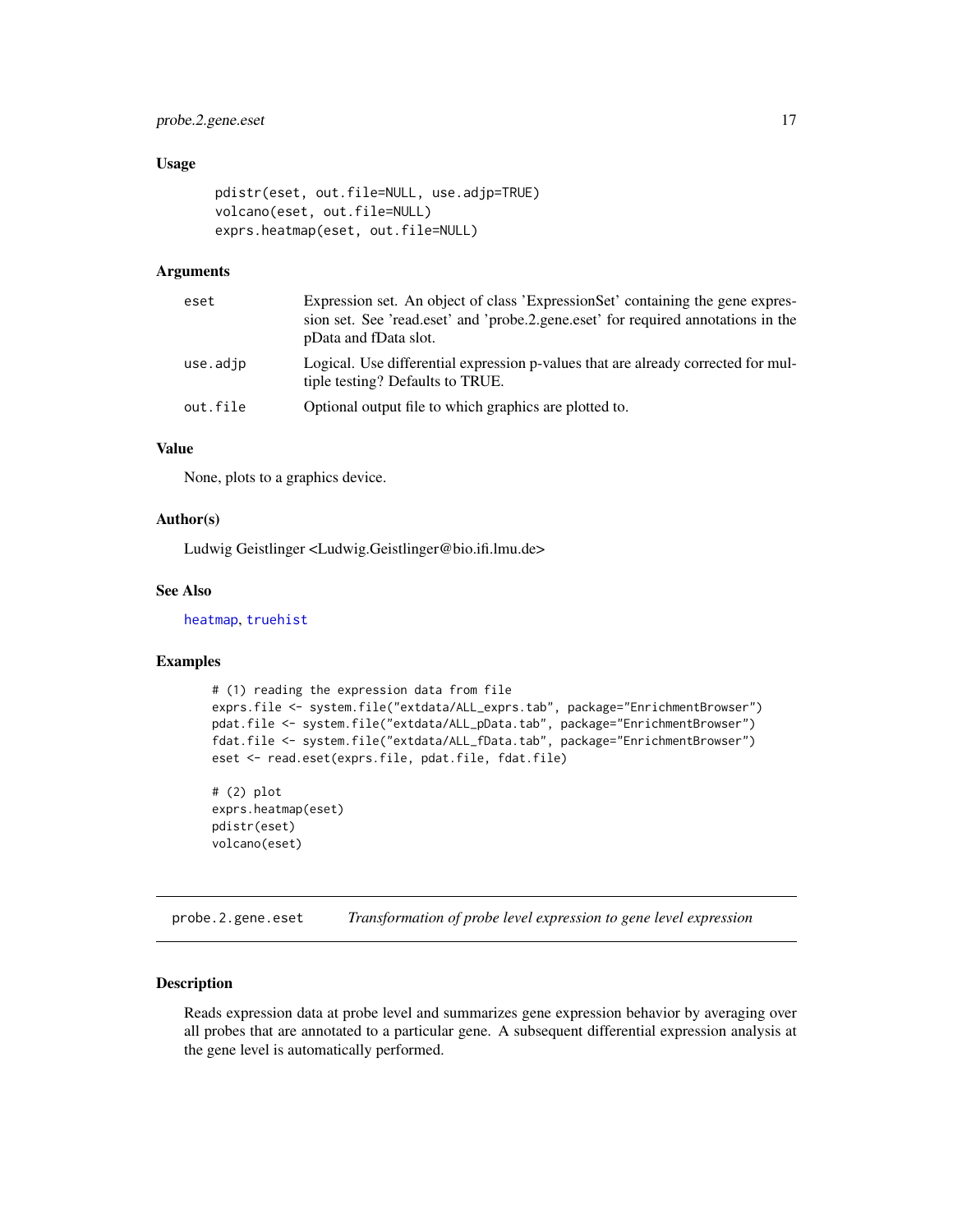#### <span id="page-17-0"></span>Usage

```
probe.2.gene.eset(probe.eset, use.mean=TRUE,
   heatm.file=NULL, distr.file=NULL, volc.file=NULL)
```
#### **Arguments**

| probe.eset | Probe expression set of class 'ExpressionSet'. The fData slot of the expression<br>set must contain a 'GENE' column that lists for each probe the corresponding<br>KEGG gene ID.                        |
|------------|---------------------------------------------------------------------------------------------------------------------------------------------------------------------------------------------------------|
| use.mean   | Logical. Determining, in case of multiple probes for one gene, whether a mean<br>value is computed or the probe that discriminate the most between the two sam-<br>ple group is kept. Defaults to TRUE. |
| heatm.file | Optional. If specified, a heatmap is plotted in PNG format to file.                                                                                                                                     |
| distr.file | Optional. If specified, the p-value distribution is plotted in PNG format to file.                                                                                                                      |
| volc.file  | Optional. If specified, the volcano plot is plotted in PNG format to file.                                                                                                                              |

#### Value

An [ExpressionSet-class](#page-0-0) on gene level with measures of differential expression annotated.

# Author(s)

Ludwig Geistlinger <Ludwig.Geistlinger@bio.ifi.lmu.de>

# See Also

[ExpressionSet-class](#page-0-0), [eBayes](#page-0-0), [p.adjust](#page-0-0)

# Examples

```
# (1) reading the expression data from file
exprs.file <- system.file("extdata/ALL_exprs.tab", package="EnrichmentBrowser")
pdat.file <- system.file("extdata/ALL_pData.tab", package="EnrichmentBrowser")
fdat.file <- system.file("extdata/ALL_fData.tab", package="EnrichmentBrowser")
probe.eset <- read.eset(exprs.file, pdat.file, fdat.file)
gene.eset <- probe.2.gene.eset(probe.eset)
head(fData(gene.eset))
```
<span id="page-17-1"></span>read.eset *Reading gene expression data from file into an expression set*

#### Description

The function reads in plain expression data with minimum annotation requirements for the pData and fData slots. A differential expression analysis can be performed and annotated to the expression set. If desired, overview plots such as a heatmap, p-value distribution and volcano plot (fold change vs. p-value) are created.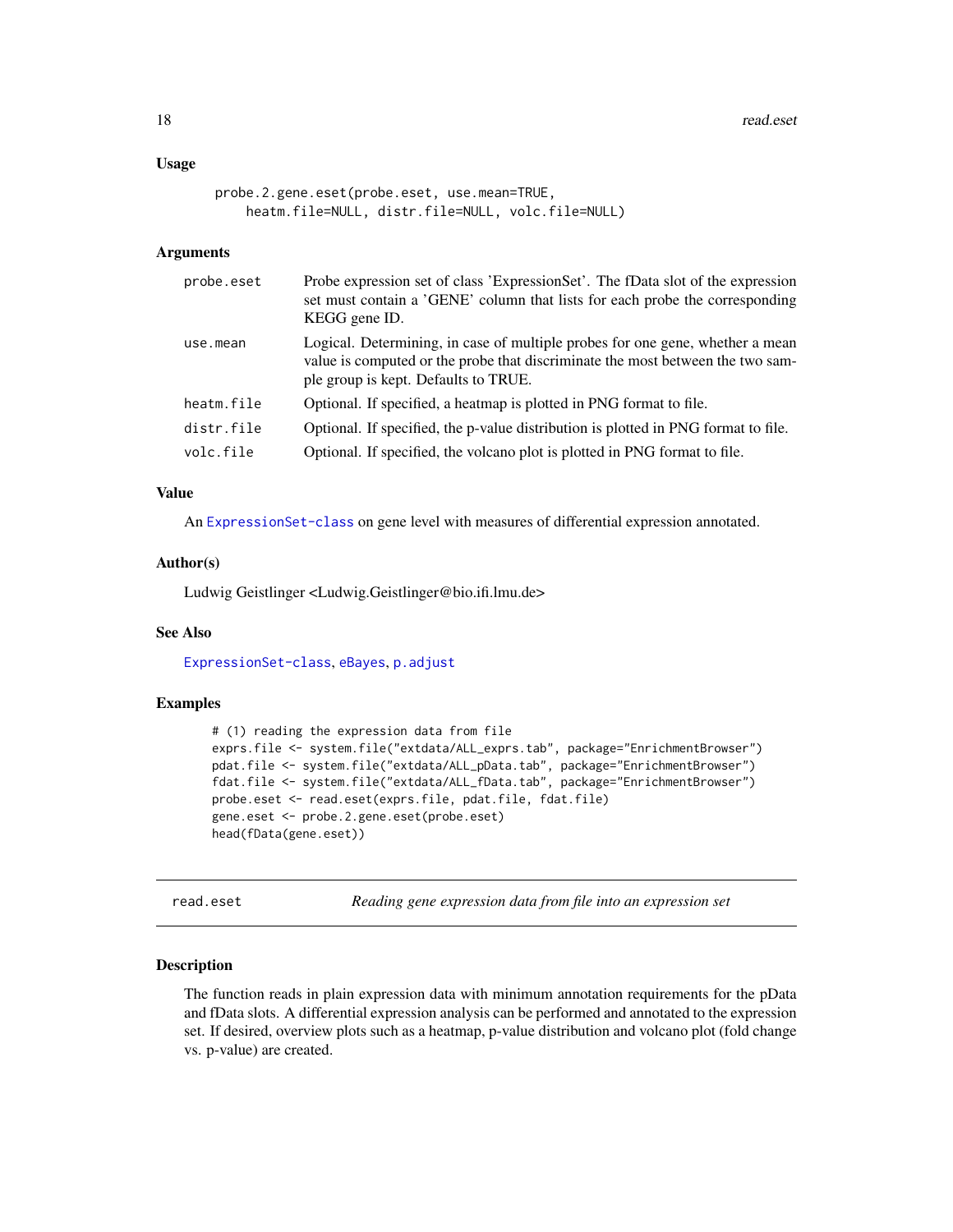#### read.eset the contract of the contract of the contract of the contract of the contract of the contract of the contract of the contract of the contract of the contract of the contract of the contract of the contract of the

#### Usage

read.eset(exprs.file, pdat.file, fdat.file, de=TRUE, heatm.file=NULL, distr.file = NULL, volc.file = NULL)

#### Arguments

| exprs.file | Expression matrix. A tab separated text file containing *normalized* expression<br>values on a *log* scale. Columns = samples/subjects; rows = features/probes/genes;<br>NO headers, row or column names. Supported data types are log2 counts (mi-<br>croarray single-channel), log2 ratios (microarray two-color), and log2-counts<br>per million (RNA-seq logCPMs). See details.                                                                                                                                                                                                             |
|------------|-------------------------------------------------------------------------------------------------------------------------------------------------------------------------------------------------------------------------------------------------------------------------------------------------------------------------------------------------------------------------------------------------------------------------------------------------------------------------------------------------------------------------------------------------------------------------------------------------|
| pdat.file  | Phenotype data. A tab separated text file containing annotation information for<br>the samples in either *two or three* columns. NO headers, row or column<br>names. The number of rows/samples in this file should match the number of<br>columns/samples of the expression matrix. The 1st colum is reserved for the<br>sample IDs; The 2nd column is reserved for a *BINARY* group assignment.<br>Use '0' and '1' for unaffected (controls) and affected (cases) sample class, re-<br>spectively. For paired samples or sample blocks a third column is expected that<br>defines the blocks. |
| fdat.file  | Feature data. A tab separated text file containing annotation information for the<br>features. Exactly *TWO* columns; 1st col = feature IDs; 2nd col = correspond-<br>ing KEGG gene ID for each feature ID in 1st col; NO headers, row or column<br>names. The number of rows/features in this file should match the number of<br>rows/features of the expression matrix. Alternatively, this can also be the ID<br>of a recognized platform such as 'hgu95av2' (Affymetrix Human Genome U95<br>chip) or 'ecoli2' (Affymetrix E. coli Genome 2.0 Array). See details.                           |
| de         | Logical. Should a simultanous differential expression (de) analysis be carried<br>out for each gene. Defaults to TRUE.                                                                                                                                                                                                                                                                                                                                                                                                                                                                          |
| heatm.file | Optional. If specified, a heatmap is plotted in PNG format to file.                                                                                                                                                                                                                                                                                                                                                                                                                                                                                                                             |
| distr.file | Optional. If specified, the p-value distribution is plotted in PNG format to file.                                                                                                                                                                                                                                                                                                                                                                                                                                                                                                              |
| volc.file  | Optional. If specified, the volcano is plotted in PNG format to file.                                                                                                                                                                                                                                                                                                                                                                                                                                                                                                                           |

#### Details

See the limma's user guide http://www.bioconductor.org/packages/release/bioc/vignettes/limma/inst/doc/usersguide.pdf for definition and normalization of the different expression data types.

In case of microarry data the feature IDs typically correspond to probe IDs. Thus, the fdat.file should define a mapping from probe ID (1st column) to corresponding KEGG gene ID (2nd column). The mapping can be defined automatically by providing the ID of a recognized platform such as 'hgu95av2' (Affymetrix Human Genome U95 chip). This requires that a corresponding '.db' package exists (see http://www.bioconductor.org/packages/release/BiocViews.html#\_\_\_ChipName for all available chips/packages) and that you have it installed. \*However, this option should be used with care\*. Existing mappings might be outdated and sometimes the KEGG gene ID does not correspond to the Entrez ID (e.g. for E. coli and S. cerevisae). In these cases probe identifiers are mapped twice (probe ID -> Entrez ID -> KEGG ID) which almost always results in loss of information. Thus, mapping quality should always be checked and in case properly defined with a 2 column fdat.file.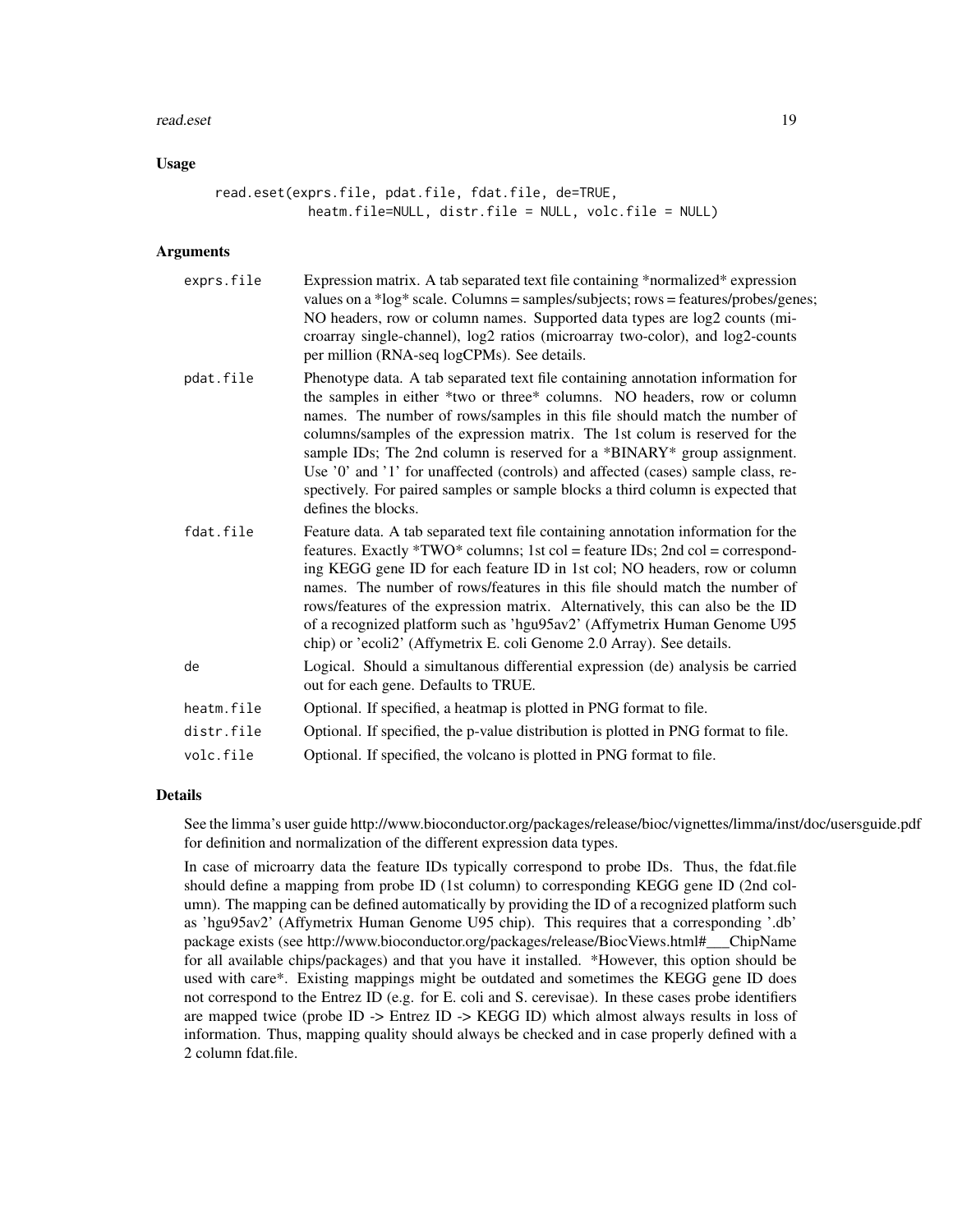# <span id="page-19-0"></span>Value

An [ExpressionSet-class](#page-0-0) with measures of differential expression annotated in the fData slot.

#### Author(s)

Ludwig Geistlinger <Ludwig.Geistlinger@bio.ifi.lmu.de>

# See Also

[ExpressionSet-class](#page-0-0), [eBayes](#page-0-0), [voom](#page-0-0), [p.adjust](#page-0-0)

#### Examples

```
# reading the expression data from file
exprs.file <- system.file("extdata/ALL_exprs.tab", package="EnrichmentBrowser")
pdat.file <- system.file("extdata/ALL_pData.tab", package="EnrichmentBrowser")
fdat.file <- system.file("extdata/ALL_fData.tab", package="EnrichmentBrowser")
eset <- read.eset(exprs.file, pdat.file, fdat.file)
head(fData(eset))
```
<span id="page-19-1"></span>sbea *Set-based enrichment analysis (SBEA)*

#### Description

This is the main function for the enrichment analysis of gene sets. It implements and uses existing implementations of several frequently used state-of-art methods and allows a flexible inspection of resulting gene set rankings.

# Usage

```
sbea(method=c("ora", "safe", "gsea", "samgs"), eset, gs,
        alpha=0.05, perm=1000, out.file=NULL, browse=FALSE)
```
sbea.methods()

# Arguments

| method | Set-based enrichment analysis method. Currently, the following set-based en-<br>richment analysis methods are supported: 'ora', 'safe', 'gsea', and 'samgs'. See<br>Details. For basic ora also set 'perm=0'. Default is 'ora'. This can also be the<br>name of a tailored function implementing set-based enrichment. See Details. |
|--------|-------------------------------------------------------------------------------------------------------------------------------------------------------------------------------------------------------------------------------------------------------------------------------------------------------------------------------------|
| eset   | Expression set. Either an object of class 'Expression Set' or an absolute file<br>path to an RData file containing the gene expression set. See 'read.eset' and<br>'probe.2.gene.eset' for required annotations in the pData and fData slot.                                                                                        |
| gs     | Gene sets. Either a list of gene sets (vectors of KEGG gene IDs) or a text file in<br>GMT format storing all gene sets under investigation.                                                                                                                                                                                         |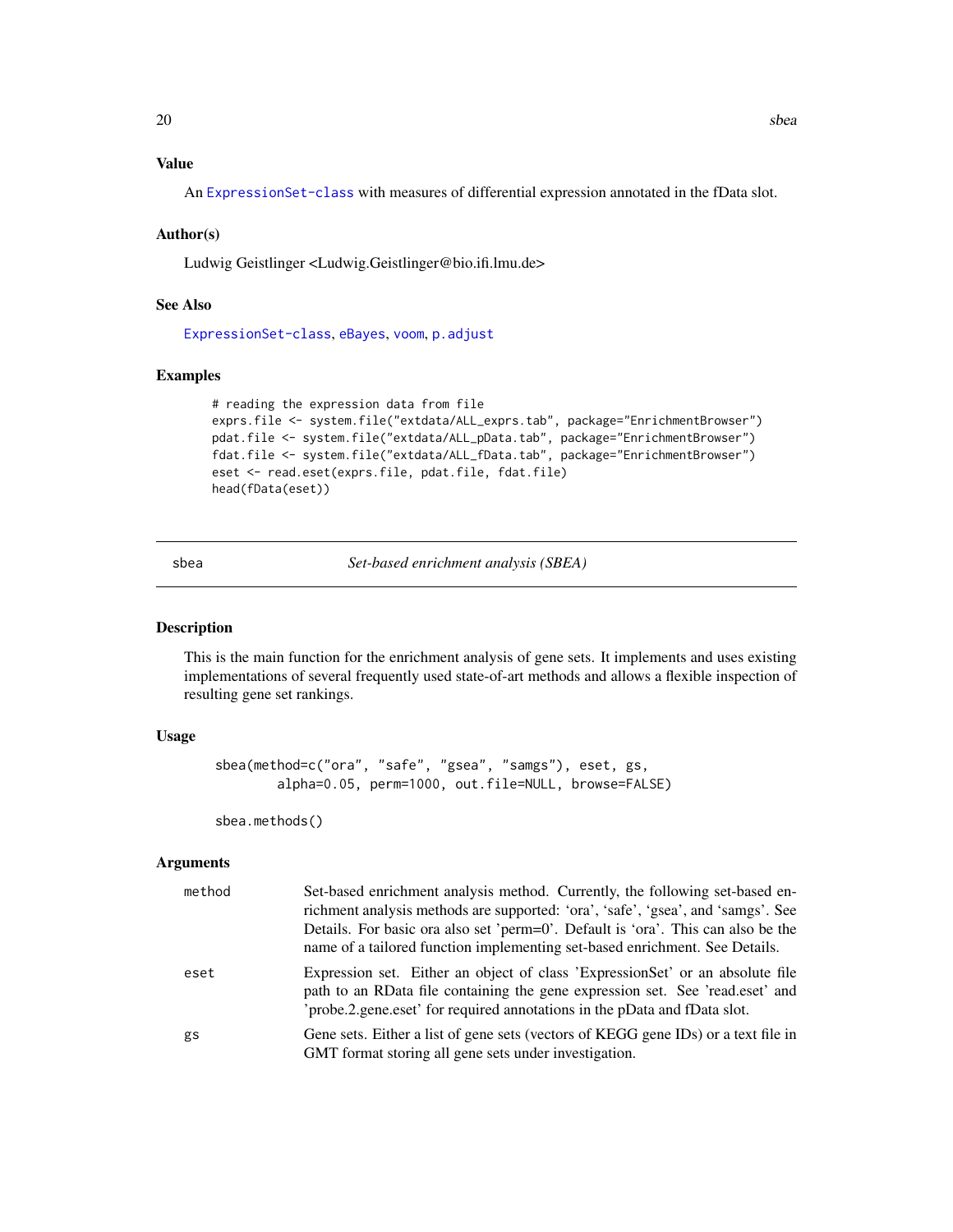sbea 21 and 22 and 22 and 22 and 22 and 23 and 23 and 23 and 23 and 23 and 24 and 25 and 26 and 26 and 27 and 27

| alpha    | Statistical significance level. Defaults to 0.05.                                                                                     |
|----------|---------------------------------------------------------------------------------------------------------------------------------------|
| perm     | Number of permutations of the expression matrix to estimate the null distribu-<br>tion. Defaults to 1000. For basic ora set 'perm=0'. |
| out.file | Optional output file the gene set ranking will be written to.                                                                         |
| browse   | Logical. Should results be displayed in the browser for interactive exploration?<br>Defaults to FALSE.                                |

#### Details

'ora': overrepresentation analysis, simple and frequently used test based on the hypergeometric distribution (see Goeman and Buhlmann, 2007, for a critical review). 'safe': significance analysis of function and expression, generalization of ORA, includes other test statistics, e.g. Wilcoxon's rank sum, and allows to estimate the significance of gene sets by sample permutation; implemented in the safe package (Barry et al., 2005). 'gsea': gene set enrichment analysis, frequently used and widely accepted, uses a Kolmogorov-Smirnov statistic to test whether the ranks of the p-values of genes in a gene set resemble a uniform distribution (Subramanian et al., 2005). 'samgs': significance analysis of microarrays on gene sets, extends the SAM method for single genes to gene set analysis (Dinu et al., 2007).

It is also possible to use additional set-based enrichment methods. This requires to implement a function that takes 'eset', 'gs', 'alpha', and 'perm' as arguments and returns a numeric vector 'ps' storing the resulting p-value for each gene set in 'gs'. This vector must be named accordingly (i.e.  $names(ps) == names(gs)$ . See examples.

# Value

sbea.methods: a character vector of currently supported methods;

sbea: if(is.null(out.file)): an enrichment analysis result object that can be detailedly explored by calling 'ea.browse' and from which a flat gene set ranking can be extracted by calling 'gs.ranking'. If 'out.file' is given, the ranking is written to the specified file.

#### Author(s)

Ludwig Geistlinger <Ludwig.Geistlinger@bio.ifi.lmu.de>

#### References

Goeman and Buhlmann (2007) Analyzing gene expression data in terms of gene sets: methodological issues. Bioinformatics, 23, 980-7.

Barry et al. (2005) Significance Analysis of Function and Expression. Bioinformatics, 21:1943-9.

Subramanian et al. (2005) Gene Set Enrichment Analysis: a knowledge-based approach for interpreting genome-wide expression profiles. Proc Natl Acad Sci USA, 102:15545-50.

Dinu et al. (2007) Improving gene set analysis of microarray data by SAM-GS. BMC Bioinformatics, 8:242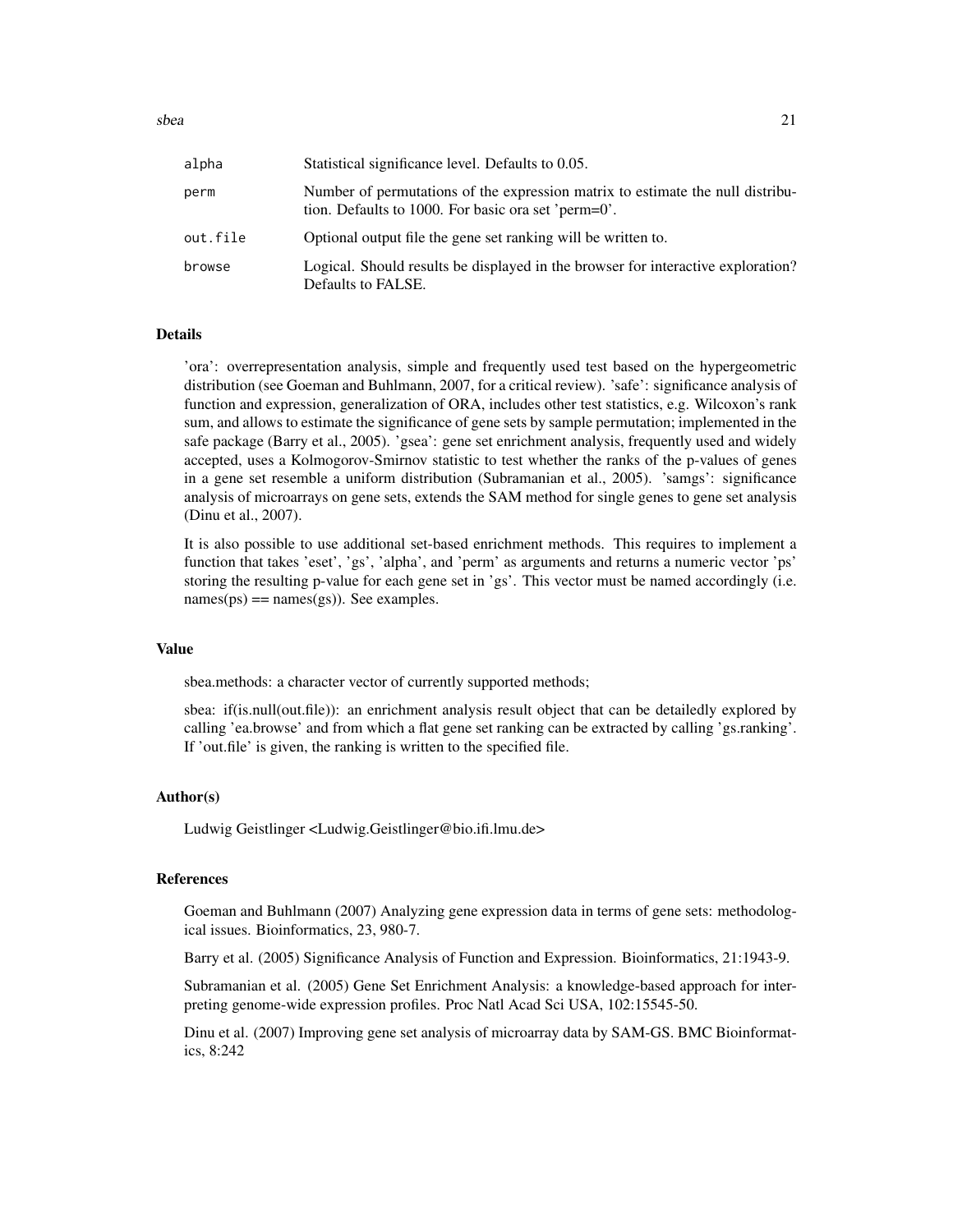#### See Also

Input: [read.eset](#page-17-1), [probe.2.gene.eset](#page-16-1) [get.kegg.genesets](#page-9-1) to retrieve gene sets from KEGG.

Output: [gs.ranking](#page-6-2) to retrieve the ranked list of gene sets. [ea.browse](#page-6-1) for exploration of resulting gene sets.

Other: [nbea](#page-12-1) to perform network-based enrichment analysis. [comb.ea.results](#page-1-1) to combine results from different methods.

```
# currently supported methods
sbea.methods()
```

```
# (1) reading the expression data from file
exprs.file <- system.file("extdata/ALL_exprs.tab", package="EnrichmentBrowser")
pdat.file <- system.file("extdata/ALL_pData.tab", package="EnrichmentBrowser")
fdat.file <- system.file("extdata/ALL_fData.tab", package="EnrichmentBrowser")
probe.eset <- read.eset(exprs.file, pdat.file, fdat.file)
```

```
# (2) summarizing probe expression on gene level
gene.eset <- probe.2.gene.eset(probe.eset)
```

```
# (3) getting all human KEGG gene sets
# hsa.gs <- get.kegg.genesets("hsa")
gs.file <- system.file("extdata/hsa_kegg_gs.gmt", package="EnrichmentBrowser")
hsa.gs <- parse.genesets.from.GMT(gs.file)
```

```
# (4) performing the enrichment analysis
ea.res <- sbea(method="ora", eset=gene.eset, gs=hsa.gs, perm=0)
```

```
# (5) result visualization and exploration
gs.ranking(ea.res)
```

```
ea.browse(ea.res)
```

```
# using your own tailored function as enrichment method
dummy.sbea <- function(eset, gs, alpha, perm)
{
   sig.ps <- sample(seq(0,0.05, length=1000),5)
   insig.ps <- sample(seq(0.1,1, length=1000), length(gs)-5)
   ps <- sample(c(sig.ps, insig.ps), length(gs))
   names(ps) <- names(gs)
   return(ps)
}
```

```
sbea.res2 <- sbea(method="dummy.sbea", eset=gene.eset, gs=hsa.gs)
gs.ranking(sbea.res2)
```